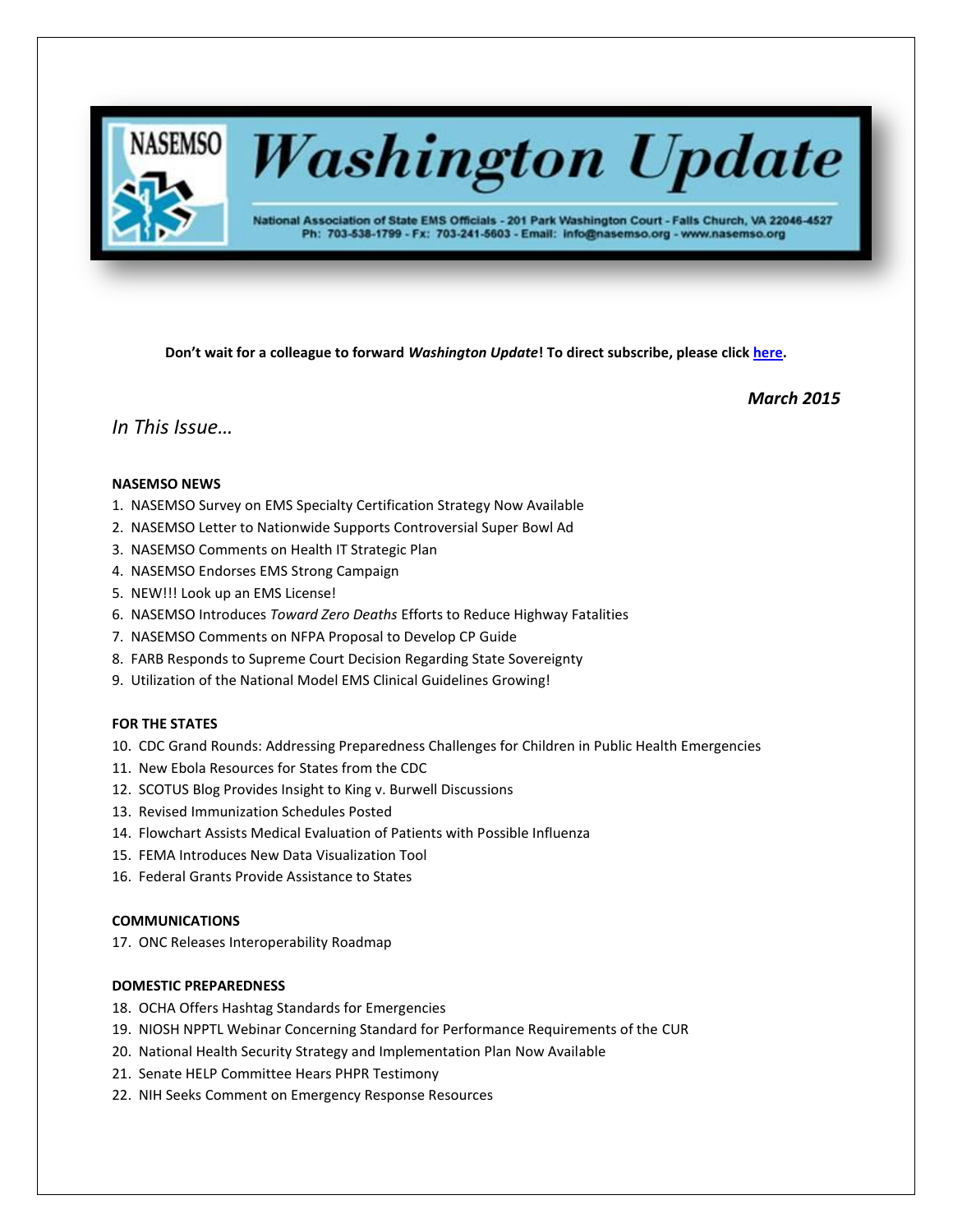- 23. EMSC-NRC Invites Participation in Upcoming Pediatric Webinar
- 24. Using Culturally and Linguistically Appropriate Services (CLAS) Throughout a Disaster
- 25. Status of Measles Outbreaks in the US
- 26. Emergency Medical Response in Active-Threat Situations: Training Standards for Law Enforcement

#### **HITS**

27. TRB Webinar: Creative Ways to Consider Funding Future Transportation

# **PEDIATRIC EMERGENCY CARE**

28. PA EMSC Offers New Video for Concussion Awareness and Emergency Response

#### **TRAUMA**

- 29. In-Flight Blood Transfusions Improve Outcomes
- 30. New ACS Position Statement on Trauma Center Designation Based on System Needs
- 31. Stand Tall, Stand Proud, Stand-Down for Fall Safety
- 32. Trauma Bills Headed to Full Vote of the House
- 33. ATS Updates TIEP, Launches New Trauma Maps
- 34. Preventing Work-Related Motor Vehicle Crashes

#### **FEDERAL PARTNERS**

- 35. Dr. Kathryn Brinsfield Appointed DHS Assistant Secretary for Health Affairs
- 36. OSHA to Finalize Rules on Reporting Occupational Injuries
- 37. FDA Launches Drug Shortages Mobile App
- 38. New Resources Available for State Laws on Prescription Drug Misuse and Abuse
- 39. EMS Update Winter Issue Now Available
- 40. CDC Grand Rounds: Preventing Youth Violence
- 41. FDA to Increase Oversight of Compounding Facilities
- 42. GSA Issues Change Notice 7 for Revision F of the Federal Specification for the Star-of-Life Ambulance
- 43. SAMHSA Guidance on Medication-assisted Treatment for Opioid Addiction Released
- 44. NHTSA Releases Two New Studies on Impaired Driving
- 45. GAO Report Focuses on Issues of Drug-Impaired Driving
- 46. HIPAA-Covered Entities Reminded of Obligation to Report Privacy Breach
- 47. FDA Approves Zoll CPR Devices
- 48. FDA Warns of Chantix Side Effects When Combined with Alcohol
- 49. GAO Report Addresses Federal Coordination to Serious Mental Illness
- 50. Study Finds Peanut Consumption in Infancy Prevents Peanut Allergy
- 51. CMS Seeking Input on Advanced Primary Care Initiatives, Request For Information (RFI) Posted
- 52. Suicide Safe Mobile App Is Now Available for Download!

## **INDUSTRY NEWS**

- 53. IOM to Host End-of-Life Summit
- 54. Results of SUPER Project Now Available in PEC
- 55. National Resource Center Webinars on Equipment for Ground Ambulances Available for Review
- 56. Apple Introduces New Apps to Aid in Medical Research
- 57. External Survey(s) Participation Invited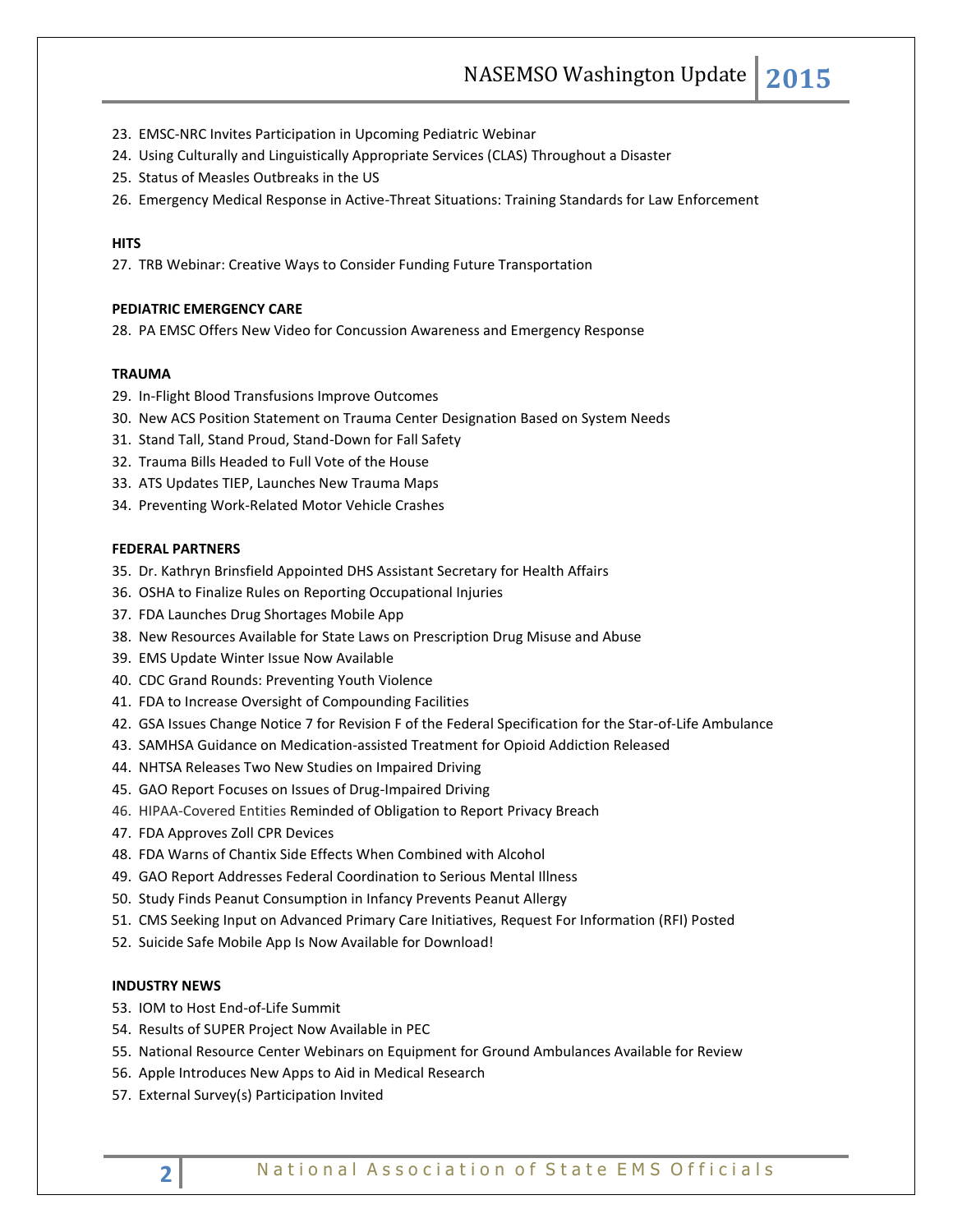#### **INTERESTING READING**

58. Self-monitoring coagulation status using point-of-care coagulometers in the UK

59. Association of NSAID Use With Risk of Bleeding and Cardiovascular Events in Patients Receiving Antithrombotic Therapy After Myocardial Infarction

# **UPCOMING EVENTS**

**\*\*\*STATEWIDE EMS CONFERENCES\*\*\***

**\*\*\*National Conferences and Special Meetings\*\*\***

#### **1. NASEMSO Survey on EMS Specialty Certification Strategy Now Available**

States and EMS stakeholders have identified that disparate approaches in definitions, the body of knowledge, skills, and evaluations suggested for various EMS specialties is a barrier to implementing EMS specialty practice nationwide. To help address this lack of consistency, NASEMSO envisions the use of multi-association and multidisciplinary interactions to reach consensus on which potential EMS specialty areas should be recognized by the states as well as how such recognition should be accomplished. *A National Strategy for EMS Specialty Certification* proposes an approach to standardizing these elements and is now available on our [web site.](http://www.nasemso.org/Projects/EMSEducation/EMS-Specialty-Certification.asp) A needs assessment survey has been established to solicit stakeholder input on the viability and support for a collaborative effort to standardize the State approach to EMS specialties.

- The survey for **STATE EMS OFFICIALS** is available at[:](https://www.surveymonkey.com/s/WTQFYC2) <https://www.surveymonkey.com/s/WTQFYC2>
- The survey for **EMS STAKEHOLDERS** is available at: <https://www.surveymonkey.com/s/SPSWFF3>

#### **2. NASEMSO Letter to Nationwide Supports Controversial Super Bowl Ad**

The NASEMSO Board of Directors recently approved a letter to Nationwide Insurance Headquarters from the Pediatric Emergency Care Council in support of a controversial ad that appeared during the 2015 Super Bowl. The ad depicts a child that dreams about the events in his life that he was unable to accomplish as the result of being killed in a preventable accident. Among the things the boy says he'll never experience: riding a bike, getting cooties, learning to fly, traveling the world in a boat with his dog and getting married. The ad ran afoul with some viewers as "depressing." A new app is available from Nationwide Children's Hospital in Columbus, OH developed by the safety experts in their Center for Injury Research and Policy. Caregivers are encouraged to make home safer with room-to-room safety checklists and links to recommended products. Users can also create to-do lists, set reminders and track progress. Read the NASEMSO letter. For more information on the Nationwide Child Safety [campaign "Make Safe Happen"…](http://makesafehappen.com/)

## **3. NASEMSO Comments on Health IT Strategic Plan**

NASEMSO responded to a request for comments from the Department of Health & Human Services' National Coordinator of Health on IT, in regard to its 2015-2020 strategic plan. Connecting EMS data with Health Information Exchanges is a stated priority for their office. This strategic plan will guide the programs and investments of \$17 billion dollars in upcoming years related to health IT. The strategic plan can be accessed online.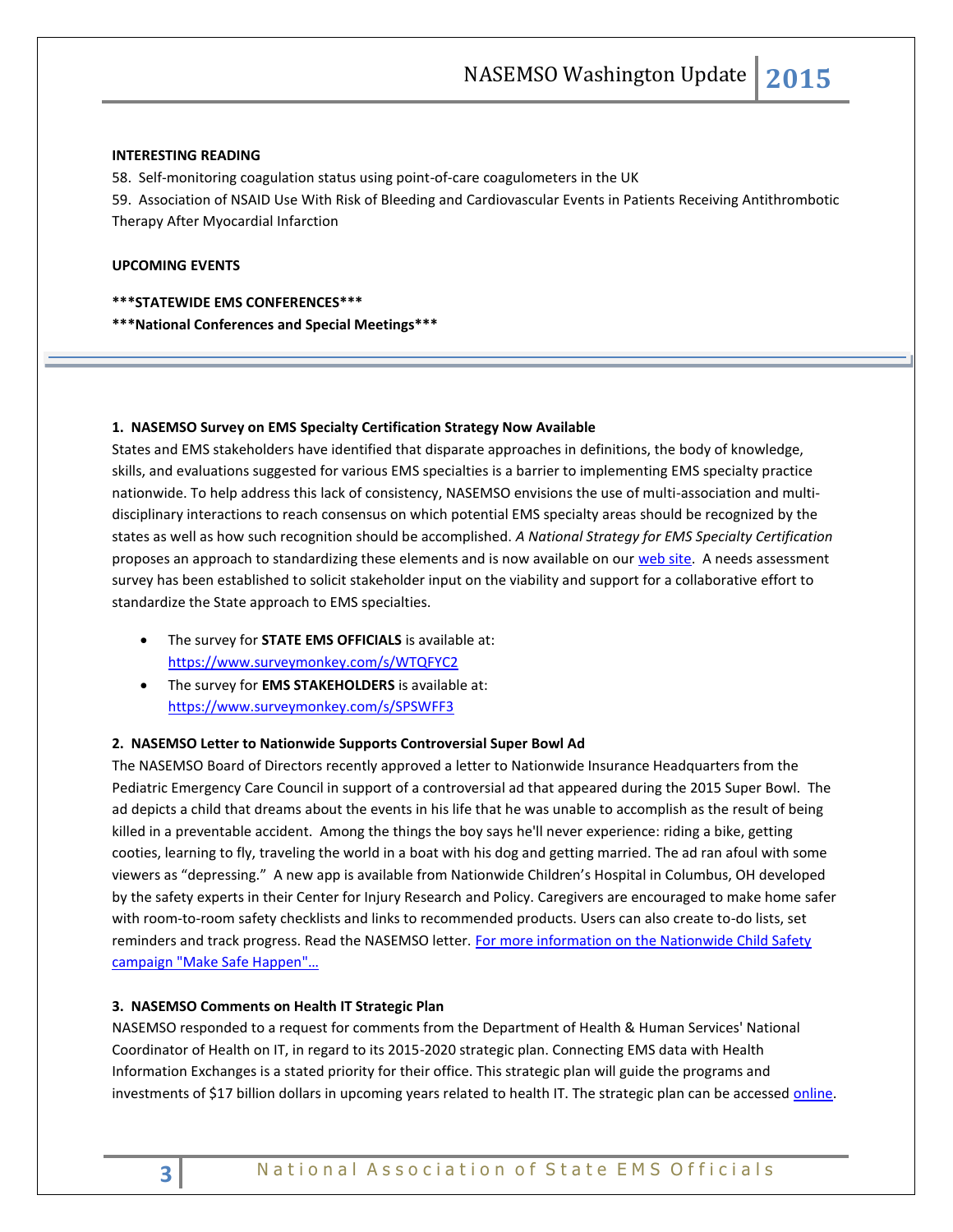There is no reference to EMS in the draft strategic plan, and the draft plan does not include any specifics about ambulances, EMS, paramedics, or prehospital care, but it broadly includes emergency medical services under its definition of a health care provider. For more information...

# **4. NASEMSO Endorses EMS Strong Campaign**



The EMS Strong campaign seeks to celebrate, unify and inspire the men and women of our nation's emergency medical services. Created by the American College of Emergency Physicians (ACEP) in partnership with the National Association of Emergency Medical Technicians (NAEMT), EMS Strong brings together associations, EMS services, sponsors and national media to honor the dedication of EMS practitioners nationwide and to take National EMS Week into the future. NASEMSO is a proud sponsor of EMS STRONG. Learn more at [www.emsstrong.org.](http://www.emsstrong.org/)

- [What Is EMS STRONG?](http://www.emsstrong.org/what-is-emsstrong/)
- [What Matters More: the stuff on the outside of a uniform or the stuff on the inside?](https://www.nasemso.org/documents/What-Matters-More-Jeff-Lucia-23Feb2015.pdf) by Jeff Lucia, NREMT-P (ret.)

## **5. NEW!!! Look up an EMS License!**

NASEMSO has added a [new web page](https://www.nasemso.org/EMT-Paramedic-License-Verification.asp) that links to each U.S. state and territory website where verification of EMT and Paramedic licenses can be looked up online. The page is also linked from the Federation of Associations of Regulatory Board's (FARB[\) website.](http://www.imis100us2.com/farb/lookupalicense)



## **6. NASEMSO Introduces** *Toward Zero Deaths* **Efforts to Reduce Highway Fatalities**

The NASEMSO joined the National Strategy on Highway Safety [Toward Zero Deaths](http://www.towardzerodeaths.org/home.php) (TZD) effort, a vision of eliminating fatalities on our nation's roads. The National Strategy on Highway Safety Toward Zero Deaths effort was created by [a steering committee cooperative](http://www.towardzerodeaths.org/partners_tzd_steering_committee.php) that includes organizations representing our nation's highway safety system that have joined together to reduce annual traffic fatalities from more than 33,000 a year to zero. The TZD Steering Committee, which included **NASEMSO** as one of eight organizational members, rolled out the TZD plan that provides engineering, enforcement, education and EMS organizations with [initiatives,](http://www.towardzerodeaths.org/marketing.php) or safety countermeasures, that can be enacted by public agencies, businesses and individuals. Download NASEMSO press [release.](http://www.nasemso.org/documents/NASEMSO-TZD-Press-Release-10Mar2015.pdf)

## **7. NASEMSO Comments on NFPA Proposal to Develop CP Guide**

The NFPA Technical Committee on Emergency Medical Services (EMS-AAA) convened a national emergency medical services (EMS) stakeholders meeting in April 2014 to discuss the subject of Mobile Integrated Healthcare/Community Paramedicine (MIH/CP). Previously, the EMS Technical Committee had reviewed a new project request for a MIH/CP document, though that request was later administratively withdrawn. At its October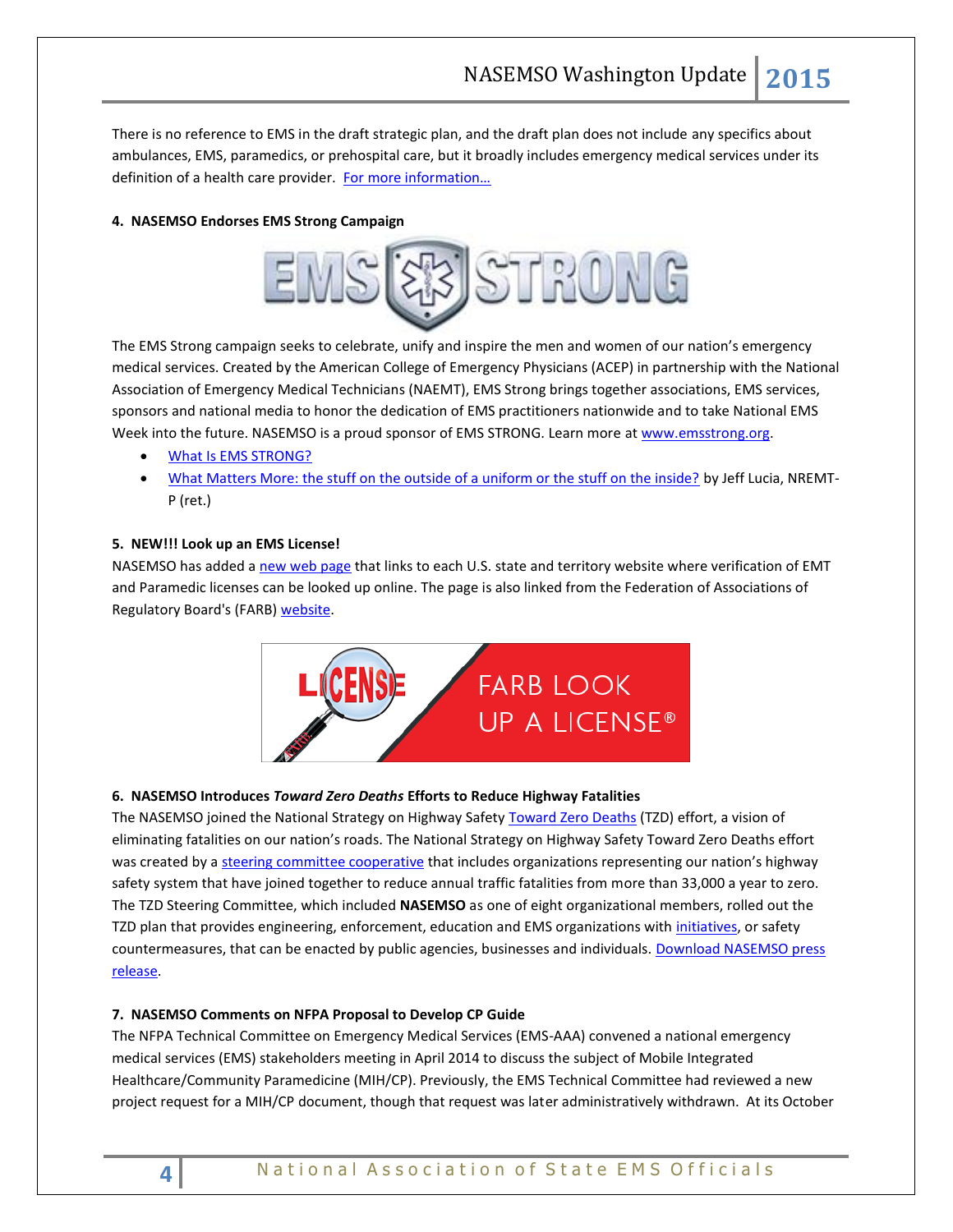2014 meeting, the NFPA Standards Council reviewed an International Association of Fire Fighters request that NFPA consider the establishment of a new document on fire-based community healthcare provider (FBCHP) program. After review of all the material before it, the Council voted to publish a notice to solicit public comments on the need for the project, information on resources on the subject matter, those interested in participating, if established, and other organizations actively involved with the subject. During this comment period, NASEMSO encouraged NFPA's efforts to be carried out within the context of numerous existing national initiatives rather than engaging the same people on parallel projects. No additional information is available at this time.

## **8. FARB Responds to Supreme Court Decision Regarding State Sovereignty**

The Federation of Associations of Regulatory Boards (FARB), a not-for-profit, 501(c)(3) organization of which **NASEMSO is a Governing Member**, has issued [a press release](http://www.imis100us2.com/farb/SharedContent/Resource_pages/Press_Release_FTC.aspx) in response to the recent United States Supreme Court decision in *[North Carolina State Board of Dental Examiners v. Federal Trade Commission](http://www.supremecourt.gov/opinions/14pdf/13-534_19m2.pdf)*. The Supreme Court decision will likely have a profound impact on state regulatory boards that are comprised largely of members of a regulated profession in order to ensure that states provide appropriate supervision of Board functions intended to support the public good. According to a statement by the Federal Trade Commission, "In this case, the North Carolina dental board's members, primarily dentists, were drawn from the very occupation they regulate, and they barred non-dentists from offering competing teeth whitening services to consumers. The Court's decision makes clear that state agencies constituted in this manner are subject to the federal antitrust laws unless the state actively supervises their decisions." The Court's decision affirms a 2013 ruling by the U.S. Court of Appeal for the Fourth Circuit upholding a [2011 Decision and Order](https://www.ftc.gov/news-events/press-releases/2011/12/ftc-concludes-north-carolina-dental-board-illegally-stifled) by the FTC that the North Carolina State Board of Dental Examiners illegally thwarted lower-priced competition by engaging in anticompetitive conduct to prevent nondentists from providing teeth whitening services to consumers in the state. In so finding, the FTC rejected the Dental Board's claim that the Board's conduct is protected from federal antitrust scrutiny by the state action doctrine. As part of a comprehensive review, FARB has already taken steps towards incorporating new language into the **FARB Generic Model Practice Act** in order to assist regulatory boards responding to the judicial decision.

In related news, the Court's decision has already triggered a number of questions for independent regulatory boards throughout the country. Some boards are already facing challenges from legislators and attorneys general who are advocating for the termination of independent boards. Two informational webinars are planned this week to address the ruling and potential consequences for state boards. Registration information has been forwarded to state EMS directors.

#### **9. Utilization of the National Model EMS Clinical Guidelines Growing!**

The success of the National Model EMS Clinical Guidelines continues to exceed NASEMSO expectations!

- **144,754 website hits and 3297 downloads since posted 10/23/14 through 3/3/15**
- **Jan 2015 – 4 th most downloaded document**
- **•** Feb 2015 2<sup>nd</sup> most downloaded document

Most recently, we were extremely honored to share the document for use with the Public Authority for Civil Defense and Ambulance in the Sultanate of Oman. NASEMSO again takes this opportunity to thank the National Highway Traffic Safety Administration for the resources to complete this important project as well as the writing team and EMS community and stakeholders that continue to participate in its review and implementation!! Access [the National Model EMS Clinical](http://www.nasemso.org/Projects/ModelEMSClinicalGuidelines/index.asp) Guidelines…

#### **10. CDC Grand Rounds: Addressing Preparedness Challenges for Children in Public Health Emergencies**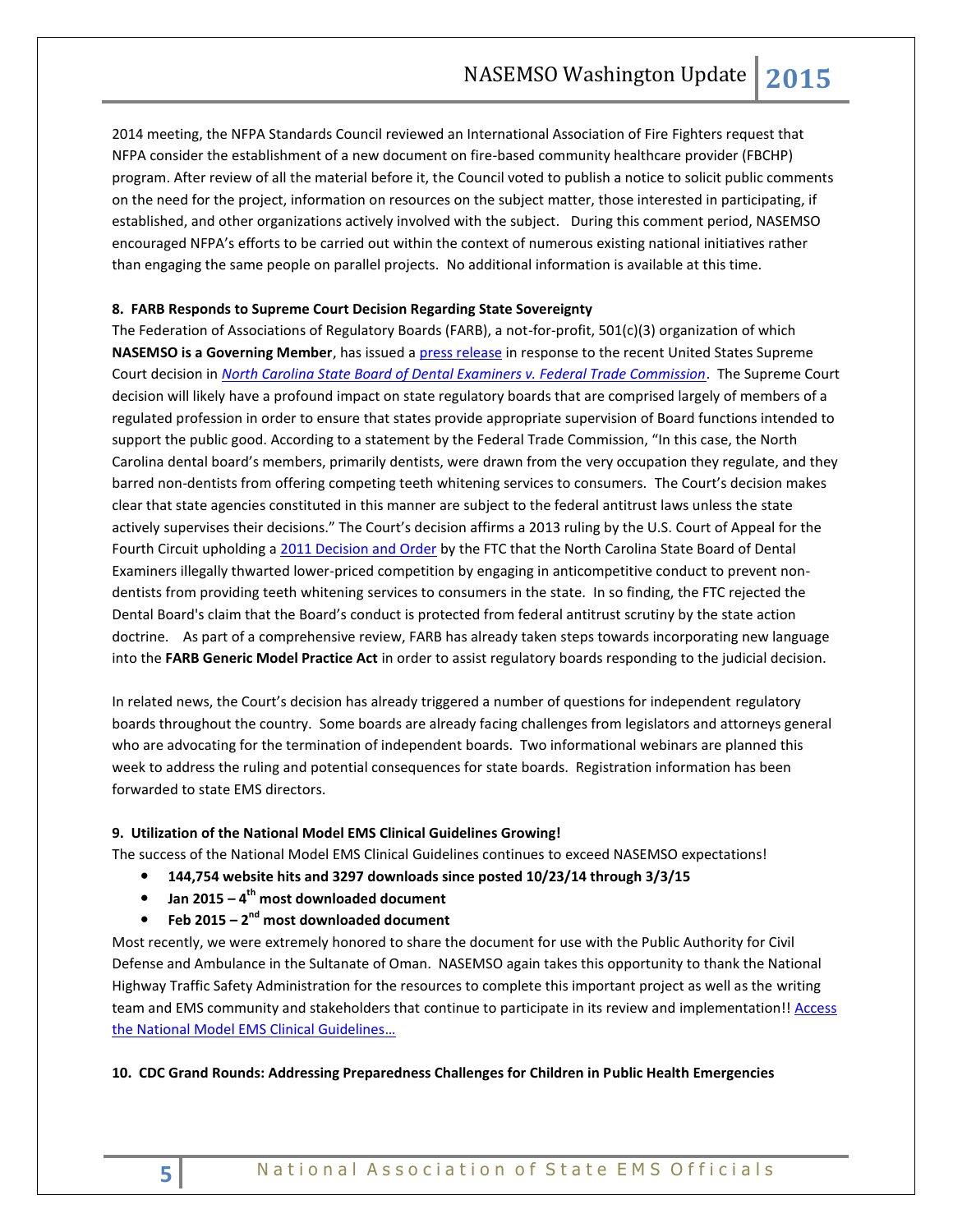The Centers for Disease Control and Prevention (CDC) will host a session of Grand Rounds on March 17 at 1 pm EDT to discuss strategies to address the unique vulnerabilities of children in every stage of emergency planning. Presenters will also highlight the strong progress that has been made in pediatric disaster readiness as well as the collaboration that is still needed between public health professionals and pediatric care providers to improve the outcomes for children during emergencies. [For more information…](http://www.cdc.gov/cdcgrandrounds/archives/2015/march2015.htm)

# **11. New Ebola Resources for States from the CDC**

The Centers for Disease Control and Prevention (CDC) Public Health Law Program (PHLP) and Office of the Associate Director for Policy compiled a[n Interim Table of State Ebola Screening and Monitoring Policies for](http://www.cdc.gov/phlp/docs/interim-ebolascreening.pdf.pdf)  [Asymptomatic Individuals](http://www.cdc.gov/phlp/docs/interim-ebolascreening.pdf.pdf) to help law and policy makers prepare for and respond to Ebola-related situations. Information provided and conclusions reached in this table are based only on publicly available orders, protocol documentation, and press releases. This table will be updated as states create or revise their Ebola protocols; please revisit this page often for the most current information. In related news, PHLP has updated the table of state-by-state Ebola protocols to help law and policy makers prepare for and respond to Ebola-related situations. Go to **[State Ebola protocols.](http://www.cdc.gov/phlp/publications/topic/ebola.html)**

## **12. SCOTUS Blog Provides Insight to King v. Burwell Discussions**

States that are following the debate on whether the Internal Revenue Service may permissibly promulgate regulations to extend tax-credit subsidies to coverage purchased through exchanges established by the federal government under Section 1321 of the Patient Protection and Affordable Care Act are encouraged to visit web site of the Supreme Court of the United States or SCOTUS Blog a[t http://www.scotusblog.com/case-files/cases/king-v](http://www.scotusblog.com/case-files/cases/king-v-burwell/)[burwell/](http://www.scotusblog.com/case-files/cases/king-v-burwell/) for comprehensive information on the case currently under consideration by the Supreme Court.

#### **13. Revised Immunization Schedules Posted**

In October 2014, the Advisory Committee on Immunization Practices (ACIP) approved the *Recommended Immunization Schedule for Adults Aged 19 Years or Older, United States, 2015*. This schedule provides a summary of ACIP recommendations for the use of vaccines routinely recommended for adults aged 19 years or older in two figures, footnotes for each vaccine, and a table that describes primary contraindications and precautions for commonly used vaccines for adults. Changes in the 2015 adult immunization schedule from the 2014 schedule included the August 2014 recommendation for routine administration of the 13-valent pneumococcal conjugate vaccine (PCV13) in series with the 23-valent pneumococcal polysaccharide vaccine (PPSV23) for all adults aged 65 years or older (*1*), the August 2014 revision on contraindications and precautions for the live attenuated influenza vaccine (LAIV) (*2*), and the October 2014 approval by the Food and Drug Administration to expand the approved age for use of recombinant influenza vaccine (RIV) (*3*). These revisions were also reviewed and approved by the American College of Physicians, American Academy of Family Physicians, American College of Obstetricians and Gynecologists, and American College of Nurse-Midwives. [View the adult summary…](http://www.cdc.gov/mmwr/preview/mmwrhtml/mm6404a4.htm?s_cid=mm6404a4_e)

In related news, each year, the Advisory Committee on Immunization Practices (ACIP) reviews the recommended immunization schedules for persons aged 0 through 18 years to ensure that the schedules reflect current recommendations for Food and Drug Administration–licensed vaccines. In October 2014, ACIP approved the recommended immunization schedules for persons aged 0 through 18 years for 2015, which include several changes from the 2014 immunization schedules. For 2015, the figures, footnotes, and tables are being published on the CDC immunization schedule website [\(http://www.cdc.gov/vaccines/schedules/index.html\)](http://www.cdc.gov/vaccines/schedules/index.html). This provides readers electronic access to the most current version of the schedules and footnotes on the CDC website. Health care providers are advised to use figures, tables, and the combined footnotes together. Printable versions of the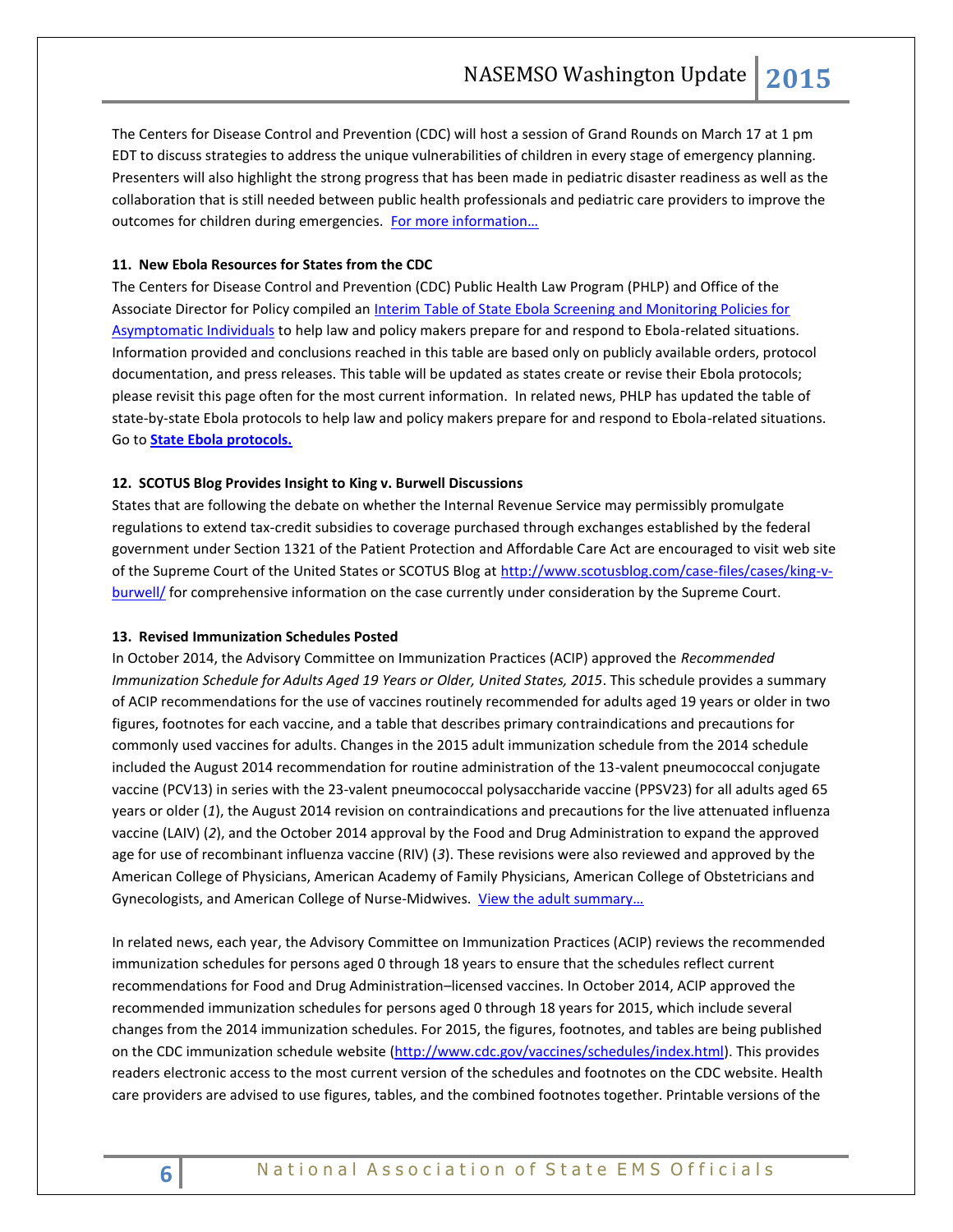2015 immunization schedules for persons aged 0 through 18 years also are available at the website in several formats, including portrait, landscape, and pocket-sized versions. Ordering instructions for laminated versions and "parent-friendly" schedules also are available at the immunization schedule website. View the pediatric summary...

#### **14. Flowchart Assists Medical Evaluation of Patients with Possible Influenza**

A new flowchart from the Centers for Disease Control and Prevention (CDC) is designed to be used when influenza is circulating in the community. This tool may help medical office staff triage calls from patients with flu-like symptoms and identify when it might be appropriate to initiate antiviral treatment before an office visit. Patient triage or prescribing of prescription medicines should be done under the direction of a licensed physician or other licensed health care provider. For more information...

## **15. FEMA Introduces New Data Visualization Tool**

A new interactive tool from the Federal Emergency Management Agency (FEMA) makes the process of searching for currently available grant data much more accessible and transparent. The new tool allows users to see a visual representation of the agency's federal grant data in the categories of fire, preparedness, mitigation, and public assistance. Users simply select a state or territory from a map, and the tool generates applicable data for that location. The tool also visualizes disaster declarations by state, hazard, and county. Additionally, it provides links for further education, resources, and volunteer opportunities. A BETA version of the data visualization tool is [available for use](http://www.fema.gov/data-visualization) on FEMA's website. FEMA is currently seeking comments and suggestions on how the tool can be improved, and plans to incorporate new data and visual styles based on those suggestions into future updates. To submit thoughts, send a message t[o FEMA-New-Media@fema.dhs.gov.](http://nacchopreparedness.org/FEMA-New-Media@fema.dhs.gov)

#### **16. Federal Grants Provide Assistance to States**

The Centers for Disease Control and Prevention has posted the following opportunity on Grants.gov: the Paul Coverdell National Acute Stroke Prevention Cooperative Agreement Modification 1 CDC-RFA-DP15- 1514. According to the full announcement, "During 2012-2014, the CDC provided funding to 5 states to engage in pre-hospital Emergency Medical Services (EMS) quality improvement as well as post-hospital transitions of care (TOC). Based on this work, we have learned that partnerships between EMS and EDs are critical to providing timely acute stroke care; and that the early post-hospital period is a vulnerable time for patients discharged to home. Building on this knowledge gained, we see a need to further improve the quality of transition from hospital to home, reintegration with the patient's primary care provider and access to community resources, enhanced patient and caregiver education, and ongoing rehabilitation and secondary prevention. Further, community education to prevent first stroke may be effective in addressing race/ethnic disparities in stroke mortality. This comprehensive approach to a stroke system of care requires multiple partnerships throughout clinical and community participants." According to the notice, only states and special district governments are eligible to apply. The deadline for applications is April 27, 2015.

In related news, state governments are eligible to apply for funding to provide state health departments the guidance and resources they need to address the problematic opioid prescribing driving the prescription drug overdose epidemic. States receiving funding must address prescribing on multiple fronts. Awardees must expand and enhance their state PDMP and implement health insurer or health system interventions. States may also choose to also conduct policy evaluations or implement other prescribing innovations. These activities will impact the patient and provider behaviors driving the epidemic in the medium term and ultimately improve the health outcomes associated with this public health problem. The deadline for applications is May 8, 2015. For more [information…](http://www.grants.gov/web/grants/view-opportunity.html?oppId=274995)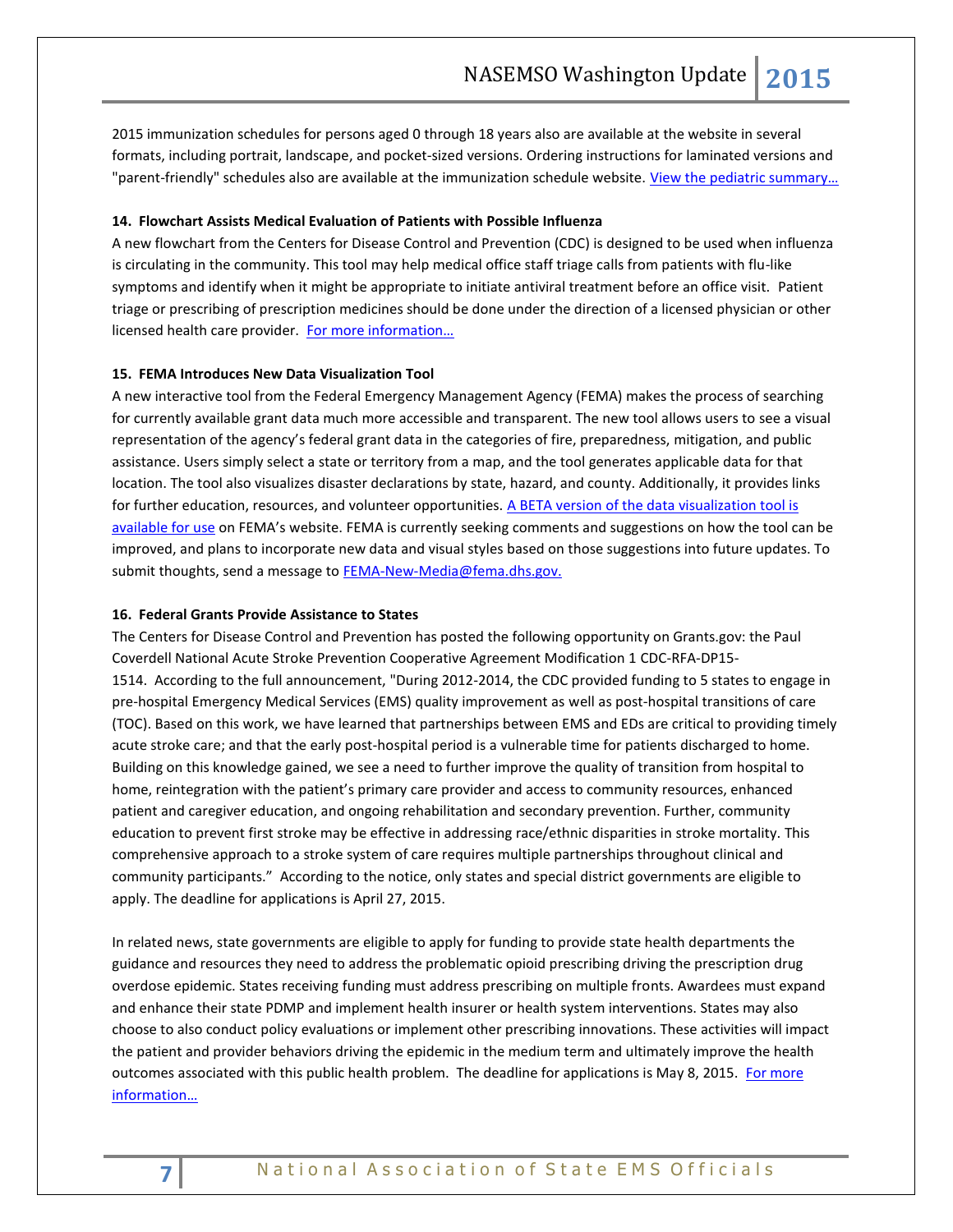# **17. ONC Releases Interoperability Roadmap**

The National Coordinator for Health Information Technology (ONC) released Connecting Health and Care for the Nation: A Shared Nationwide Interoperability Roadmap Version 1.0. The roadmap creates a pathway to make sure by the end of 2017 health care providers and other stakeholders are able to seamlessly use medical and health data to have a complete picture of health status and pinpoint health problems in the community. The draft Roadmap calls for ONC to identify the best available technical standards for core interoperability functions. Comments on the Roadmap are due April 3. The public comment period for the draft Roadmap closes April 3, 2015. The public comment period for the Standards Advisory closes May 1, 2015. For more information...

# **18. OCHA Offers Hashtag Standards for Emergencies**

The United Nations Office for the Coordinator of Humanitarian Affairs (OCHA) has posted its Think Brief "Hashtag Standards for Emergencies." These short think pieces are non-papers that present relatively new ideas that require testing and validation. The objective of the Think Brief is to generate feedback, views and advice. Standardization of social media (and data) hashtags and the encouragement of enabling GPS during crisis were recognized as a policy piece that could have major impact on integrating big-crisis data into emergency response going forward. The public is using Twitter for real-time information exchange and for expressing emotional support during a variety of crises, such as wildfires, earthquakes, floods, hurricanes, political protests, mass shootings and communicable-disease tracking. By encouraging proactive standardization of hashtags, emergency responders may be able to reduce a big-data challenge and better leverage crowdsourced information for operational planning and response. This think brief is the culmination of the research. For more information...

#### **19. NIOSH NPPTL Webinar Concerning Standard for Performance Requirements of the CUR**

A planned NIOSH NPPTL webinar originally scheduled March 5, 2015 from 1:00 to 3:00 EST to provide an opportunity for stakeholders to discuss the development of a NIOSH standard for Combination Unit Respirators (CURs) was postponed due to inclement weather. NIOSH is also using this opportunity to encourage participation in an upcoming Institute of Medicine (IOM) Workshop where these relevant topics will be further discussed in depth and incorporated into an IOM Summary Report. Information gathered at this NIOSH webinar and upcoming IOM workshop will be used by NIOSH to develop a NIOSH-NPPTL Report to update Congress on the progress of this standard later this year. The agenda and slides related to the webinar are available online. For more information...

In related news, the IOM workshop "Developing a Performance Standard for Combination-Unit Respirators" will be held April 30, 2015 in Washington DC. For more information...

#### **20. National Health Security Strategy and Implementation Plan Now Available**

The U.S. Department of Health and Human Services' Assistant Secretary for Preparedness and Response has released the National Health Security Strategy and Implementation Plan 2015-2018. The goal of the plan "is to strengthen and sustain communities' abilities to prevent, protect against, mitigate the effects of, respond to, and recover from disasters and emergencies." [For more information…](http://www.phe.gov/Preparedness/planning/authority/nhss/Pages/default.aspx)

#### **21. Senate HELP Committee Hears PHPR Testimony**

The Senate Committee on Health, Education, Labor, and Pensions (HELP) recently heard testimony from several federal partners on system preparedness. A video archive and written testimony for "Medical and Public Health Preparedness and Responses: Are We Ready for Future Threats" is [now available.](http://www.help.senate.gov/hearings/hearing/?id=33f965bc-5056-a032-5277-a19b4b9ada00)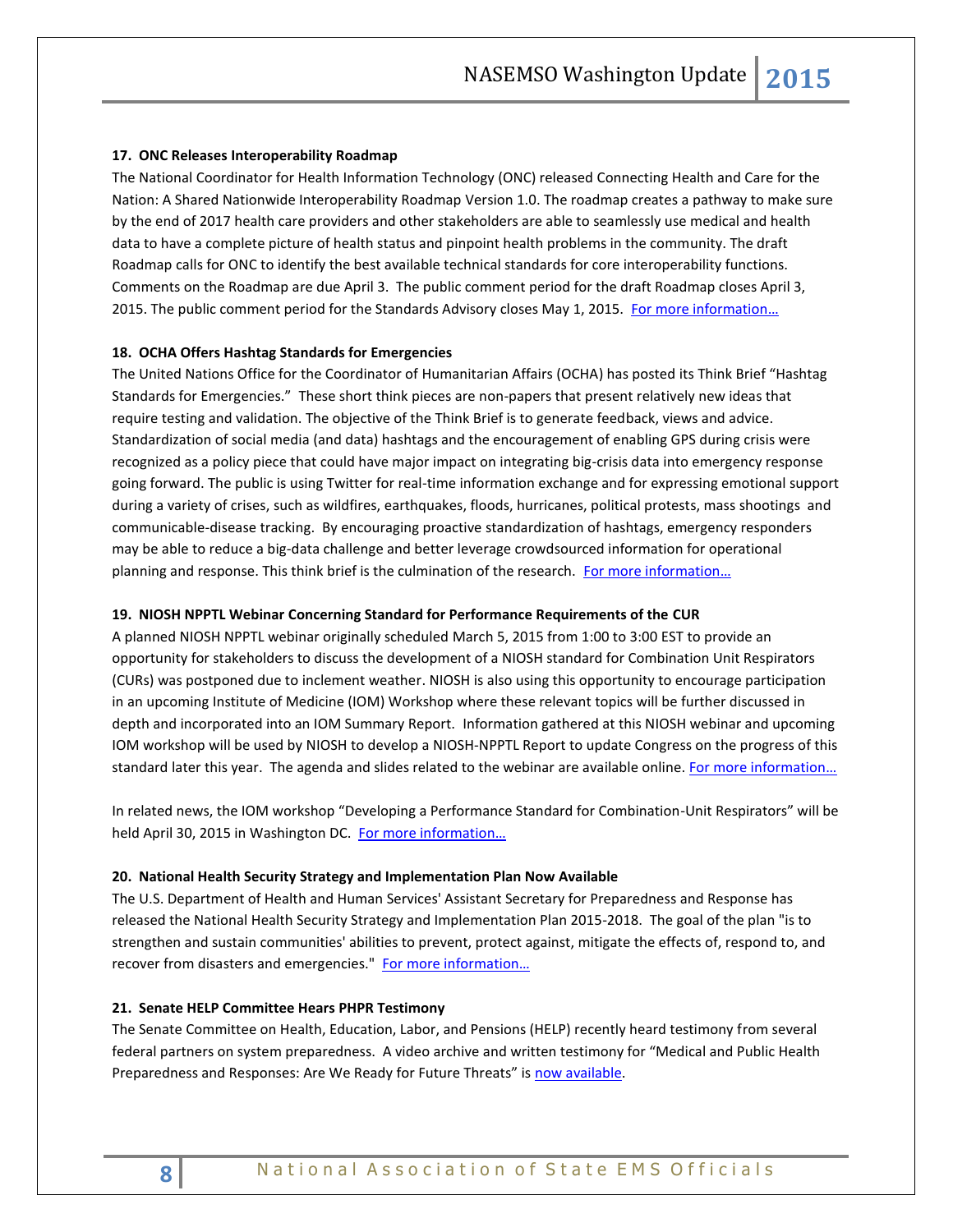#### **22. NIH Seeks Comment on Emergency Response Resources**

Dr. Francis Collins, Director of the National Institutes of Health, has convened a "Working Group to Chart the Course for the NIH National Library of Medicine". The working group has developed a Request for Information to collect input from stakeholders and members of the public regarding the current value of and future need for NLM programs, resources, research and training efforts, and services [\(http://grants.nih.gov/grants/rfi/rfi.cfm?ID=41\)](http://grants.nih.gov/grants/rfi/rfi.cfm?ID=41). Please note that *Comment Box 2* specifically asks for comments on NLM assets related to *emergency response*. Please consider taking a few minutes to provide your input. If you haven't already done so, this is a time-sensitive NIH Request for Information – comments are due by **Friday, March 13th, 2015.** It is your opportunity to contribute feedback of the value of DIMRC and the NLM, and to directly influence the future of this organization and the tools we are able to provide.

#### **23. EMSC-NRC Invites Participation in Upcoming Pediatric Webinar**

From 4:00 pm to 5:00 pm (Eastern) on Thursday, April 2, the EMSC National Resource Center will host the webinar [Essential Pediatric Domains and Considerations for Hospital Disaster Preparedness: Where Do We Begin?](https://emscnrc.adobeconnect.com/pedsdisaster/event/registration.html) This educational event is an in-depth discussion about the Checklist of Essential Pediatric Domains and Considerations for Every Hospital's Disaster Preparedness Policies and how hospital leadership can use this tool to incorporate pediatric considerations into existing hospital disaster policies. Those planning to attend this educational event may find it helpful to review the Checklist prior to the webinar. Users can download one of two versions of the Checklist: an electronic **[interactive pdf](http://www.emscnrc.org/files/PDF/EMSC_Resources/Checklist_Ped_Domains/Checklist_Hospital_Interactive.zip)** or a **[static, printable pdf](http://www.emscnrc.org/files/PDF/EMSC_Resources/Checklist_HospitalDisasterPrepare.pdf)**. All EMSC webinars are recorded and archived at [http://www.emscnrc.org/Events/Webinars.aspx.](http://www.emscnrc.org/Events/Webinars.aspx)

This webinar is planned specifically for hospital administrators; clinical managers; physicians; nurses; disaster management specialist; community disaster planners; state and local policy makers; and EMSC grantees, partners, and stakeholders. *Pre-registration is required for this event.* 

#### **24. Using Culturally and Linguistically Appropriate Services (CLAS) Throughout a Disaster**

Have you experienced a time when you did not know how to best serve a diverse patient population before, after or during a disaster? Did you know that racial and ethnic minorities are more likely to suffer worse outcomes than the general population during every phase of a disaster? A new set of courses from the US Department of Health and Human Services (HHS)- *Culturally Competency Curriculum for Disaster Preparedness and Crisis Response* **--** is designed to integrate knowledge, attitudes, and skills related to cultural competency in order to help lessen racial and ethnic health care disparities brought on by disaster situations. The courses target **emergency medical personnel**, disaster mental health and social workers, public health service officers, and disaster relief organization employees who have the unique opportunity to help improve access to care, quality of care, and health outcomes to those persons subject to racial and ethnic health disparities in a disaster situation. Throughout the curriculum, a broad range of skills are introduced, such as: working with an interpreter, locating translated materials, negotiating cultural differences, and implementing the CLAS Standards into organizational policy. These skills are shown in real-life scenarios so that you may be able to adopt them into your own environment. For more information...

#### **25. Status of Measles Outbreaks in the US**

The United States is currently experiencing a large, multi-state outbreak of measles mostly linked to an amusement park in California with 644 cases from 27 states reported to CDC's National Center for Immunization and Respiratory Diseases (NCIRD). This is the greatest number of cases since measles elimination was documented in the U.S. in 2000. The outbreak started in December 2014 and has spread to more than a dozen other states. CDC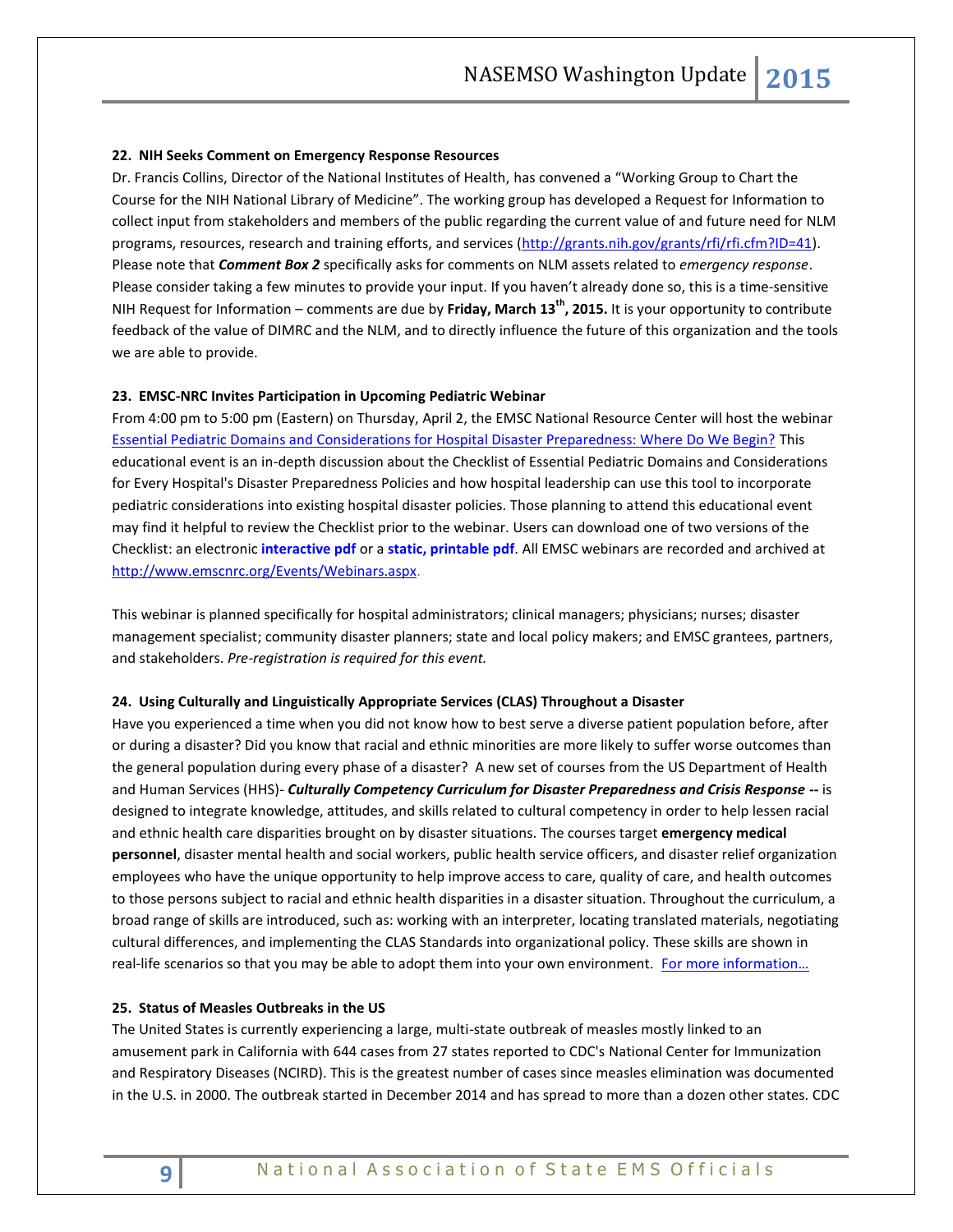urges healthcare professionals to consider measles when evaluating patients with febrile rash and ask about a patient's vaccine status, recent travel history, and contact with individuals who have febrile rash illness. From January 1 to March 6, 2015, 173 people from 17 states and the District of Columbia were reported to have measles [AZ (7), CA (115), CO (1), DC (2), DE (1), GA (1), IL (15), MI (1), MN (1), NE (2), NJ (2), NY (3), NV (9), PA (1), SD (2) TX (1), UT (2), WA (7)]. On January 23, 2015, CDC issued a [Health Advisory](http://emergency.cdc.gov/han/han00376.asp) to notify public health departments and healthcare facilities about this multi-state outbreak and to provide guidance for healthcare providers nationwide and the agency continues to add resources geared to health care professionals to its [website.](http://www.cdc.gov/measles/hcp/index.html) Healthcare personnel (including EMS) should have documented evidence of immunity against measles, according to the [recommendations of the Advisory Committee on Immunization Practices.](http://www.cdc.gov/mmwr/pdf/rr/rr6007.pdf)

In related news, the US Department of Homeland Security (DHS) National Biosurveillance Integration Center recently issued a "Biosurveillance Event Report- Measles (Rubeola) in the US" (05 February 2015) providing greater detail and timeline of the exposures. [For more information…](http://www.nasemso.org/Projects/DomesticPreparedness/)

#### **26. Emergency Medical Response in Active-Threat Situations: Training Standards for Law Enforcement**

Little is known about law enforcement medical training and response in the United States. The authors (in research now posted on the FBI web site) conducted a study that described levels of medical instruction provided to officers and evaluated the impact of specific training on selected medical decision-making skills. For the study they distributed an anonymous Internet-based survey through a law enforcement newsletter. In addition to demographic and training questions, they administered scenario-based survey questions developed by a panel of experts. In the absence of law enforcement-specific medical training, many agencies have turned to their military counterparts and their Tactical Combat Casualty Care (TCCC) curriculum. This training emphasizes bleeding control based on data showing that the leading cause of preventable death in combat is extremity hemorrhage. Recently, a national law enforcement organization recommended that all officers receive training in these skills. In the authors' study, 54 percent of respondents indicated that they received additional departmental training in pressure dressings to control bleeding, while 49 percent reported training in tourniquet use, and 32 percent expressed that they had received instruction in advanced specialty hemostatic agents. Five hundred fifty-five respondents (42.4 percent) reported specific training in TCCC. For more information...

#### **27. TRB Webinar: Creative Ways to Consider Funding Future Transportation**

The Transportation Research Board (TRB) will conduct a webinar on April 15, 2015, from 2:00pm to 3:30pm ET that will cover new ways of funding transportation infrastructure. Webinar presenters will provide a brief overview of common approaches to funding transportation and highlight several emerging models, including cooperative ownership models, roadway usage charges, and transportation utility fees. The presenters will explore how these approaches may generate new funding for transportation capital and operating programs. This webinar is a reprise of the highly acclaimed session at the TRB Fifth International Conference on Surface Transportation held in July 2014 in Irvine, California, and aims to make content available to practitioners who were unable to attend in person. This webinar was organized by the TRB Standing Committee on Revenue and Finance. Participants must register in advance of the webinar, and there is a fee for non-TRB Sponsor or non-TRB Sustaining Affiliate employees. A certificate for 1.5 Professional Development Hours (PDHs) will be provided to attendees who register and attend the webinar as an individual. This webinar is pending approval by the American Institute of Certified Planners for 1.5 Certification Maintenance Credits. [For more information…](http://www.trb.org/Main/Blurbs/172141.aspx)

# **28. PA EMSC Offers New Video for Concussion Awareness and Emergency Response**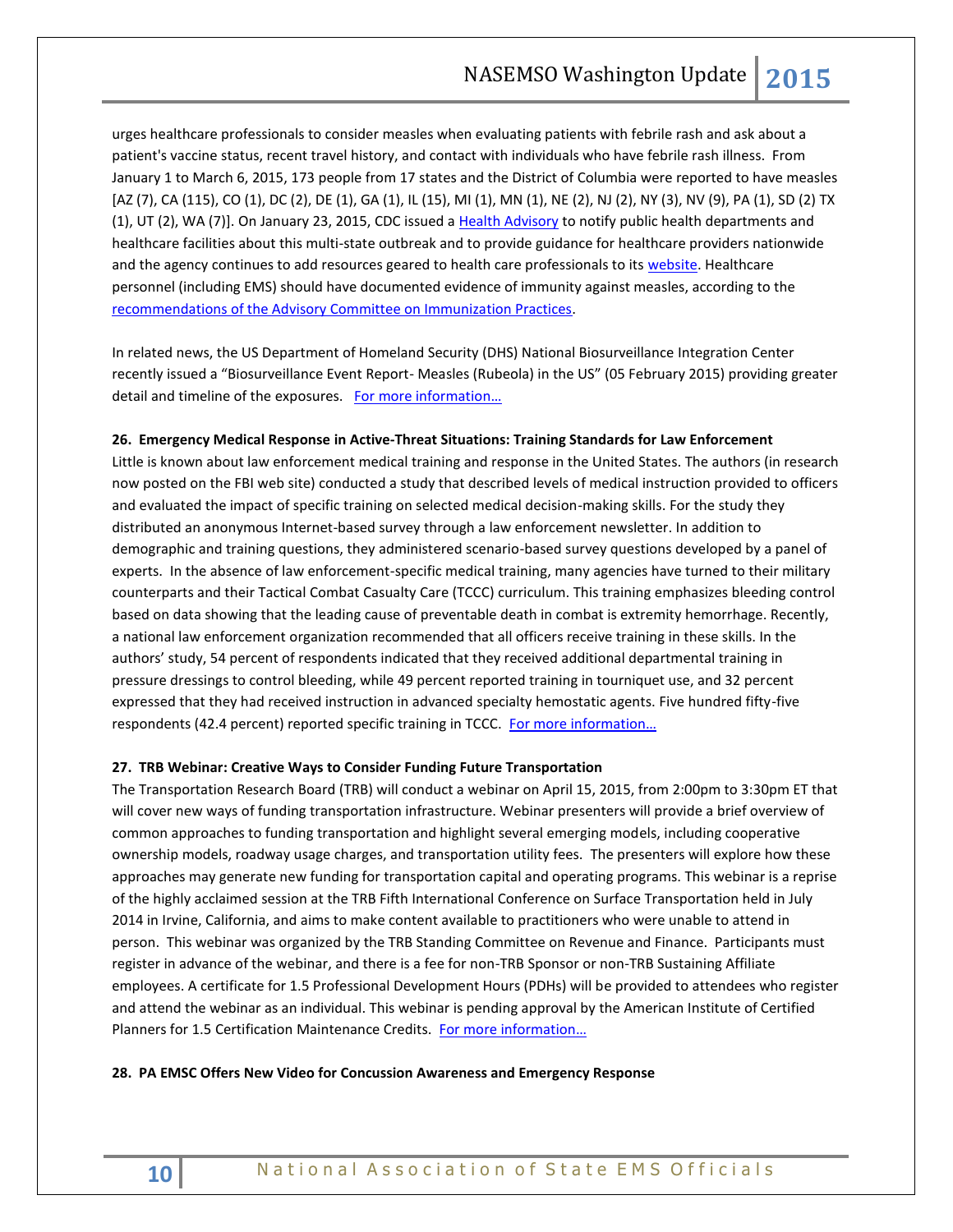The Pennsylvania EMS for Children is pleased to announce a new video for concussion awareness and emergency response. The video, entitled *Concussions: Be Aware, Be Prepared*, briefly discusses what a concussion is, signs and symptoms, when the 9-1-1 system should be activated, and what occurs when the ambulance arrives. The video was funded through a mini grant from the Pennsylvania Department of Health, Bureau of Family Health, which received its funding from a grant from HRSA. The video is currently on the front page of the Pennsylvania EMSC website [\(www.paemsc.org\)](http://www.paemsc.org/) and is available on our YouTube page here: <https://www.youtube.com/watch?v=CrLvq9d1wlU>

## **29. In-Flight Blood Transfusions Improve Outcomes**

Air-lifted trauma victims who received blood transfusions in the helicopter before arriving at a trauma center had higher one-day survival rates and less chance of shock than air-lifted patients who did not receive blood transfusions until they arrived at the trauma unit, according to study findings published online in the *Journal of the American College of Surgeons.* The study appears as an "article in press" and will appear in a print edition of the Journal this spring. Read the press release... Citation: Pre-Trauma Center Red Blood Cell Transfusion Is Associated with Improved Early Outcomes in Air Medical Trauma Patients, *Journal of the American College of Surgeons*. DOI: [http://dx.doi.org/10.1016/j.jamcollsurg.2015.01.006.](http://dx.doi.org/10.1016/j.jamcollsurg.2015.01.006)

#### **30. New ACS Position Statement on Trauma Center Designation Based on System Needs**

The American College of Surgeons (ACS) recently released a statement emphasizing that the allocation of trauma centers should be based upon the needs of the population, rather than the needs of individual health care organizations or hospital groups. The position statement, *"Statement on trauma center designation based on system need,"* developed by the ACS Committee on Trauma's (COT) Trauma Systems Evaluation and Planning Committee was approved by the ACS Board of Regents last fall and recently published in the January issue of the *Bulletin of the American College of Surgeons.* To read the press release, click [here.](https://www.facs.org/media/press-releases/2015/trauma0206) The position statement is now available by clickin[g here.](http://bulletin.facs.org/2015/01/statement-on-trauma-center-designation-based-upon-system-need)

## **31. Stand Tall, Stand Proud, Stand-Down for Fall Safety**

The National Institute for Occupational Safety and Health (NIOSH), in a combined effort with the Occupational Safety and Health Administration (OSHA) and CPWR - the Center for Construction Research and Training (CPWR), among other partners, announce the second-annual construction Fall Safety Stand-Down during the weeks of May 4-15, 2015. This event follows the success of last year's Stand-Down and asks employers and workers across the nation to pause in their work and dedicate time to activities that promote the prevention of fatalities from falls. Falls are the leading cause of death in the construction industry, with hundreds of workers dying each year and thousands more facing catastrophic, debilitating injuries. Over the past ten years, nearly 3,500 construction workers died from falls, contributing to almost half of the fall fatalities for all industries combined. Lack of fall protection remains the most frequently cited violation. For more information...

## **32. Trauma Bills Headed to Full Vote of the House**

On February 11, 2015, the House Energy and Commerce Subcommittee voted on a motion to order H.R. 647, [Access to Life-Saving Trauma Care for All Americans Act](http://docs.house.gov/meetings/IF/IF00/20150211/102963/BILLS-114HR647ih.pdf) an[d H.R. 648, Trauma Systems and Regionalization of](http://docs.house.gov/meetings/IF/IF00/20150211/102963/BILLS-114HR648ih.pdf)  [Emergency Care Reauthorization Act](http://docs.house.gov/meetings/IF/IF00/20150211/102963/BILLS-114HR648ih.pdf) reported to the full House for a vote. HR 647 would reauthorize the Trauma Care Center Grants, The Trauma Service Availability Grants and the Interagency Program for Trauma Research. HR 648 bill would reauthorize two important grant mechanisms, the Trauma Care Systems Planning Grants Program and the Regionalization of Emergency Care Pilots Planning Grants. Individuals are encouraged to contact their elected representatives to support these important bills so they can be ensured introduction in the Senate.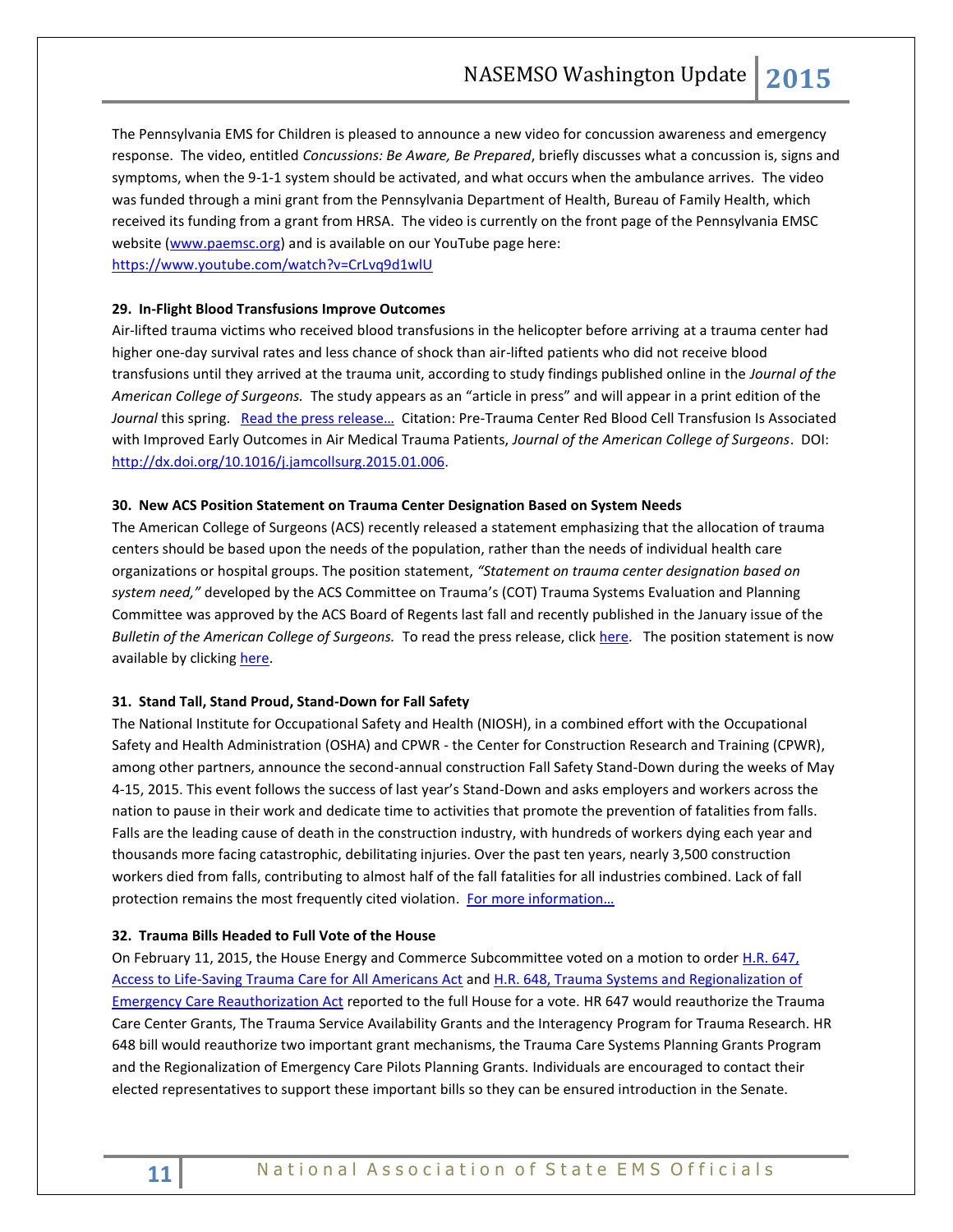## **33. ATS Updates TIEP, Launches New Trauma Maps**

The American Trauma Society (ATS) announces that it has completed the 2014 revision of the Trauma Information Exchange Program (TIEP) and is now managing basic trauma maps based on the updated data from its own [website.](http://www.amtrauma.org/?page=FindTraumaCenter) (The previous maps developed by the University of Pennsylvania's Cartographic Modeling Laboratory using the TIEP Database and other data sources to map trauma centers and hospitals across the country are still available but they have not been updated since 2010.)

# **34. Preventing Work-Related Motor Vehicle Crashes**

A new fact sheet from the National Institute for Occupational Safety and Health (NIOSH) recommends ways employers can keep workers safe when driving or riding in a motor vehicle on the job. It outlines components of a successful motor vehicle safety program. It ends with a checklist that employers can use to implement the recommendations. This outstanding resource (which could also be used to promote safety among first responders) is now available on th[e CDC web site.](http://www.cdc.gov/niosh/docs/2015-111/pdfs/2015-111.pdf)

#### **35. Dr. Kathryn Brinsfield Appointed DHS Assistant Secretary for Health Affairs**

The White House has announced the appointment of Dr. Kathryn Brinsfield to the post of Assistant Secretary for Health Affairs and Chief Medical Officer, Department of Homeland Security. Dr. Brinsfield served as the Associate Chief Medical Officer and Director for Workforce Health and Medical Support at the Department of Homeland Security (DHS) since 2009. Since 2013, she has also served as the Acting Assistant Secretary in the Office of Health Affairs and the Acting Chief Medical Officer at DHS. From 2012 to 2013, she was detailed to the National Security Staff as the Director of Medical Preparedness Policy. Previously, Dr. Brinsfield served in leadership roles for the Emergency Medical Services of the City of Boston Public Health Commission. She retired from the Boston Public Health Commission as Medical Director for Public Health Preparedness and Homeland Security in 2009. Dr. Brinsfield has also held associate professorships at Boston University School of Medicine and Boston University School of Public Health, and has worked as an attending physician and Director of Resident Education at Boston Medical Center. Dr. Brinsfield received a B.S. from Brown University, an M.P.H. from Boston University School of Public Health, and an M.D. from Tufts University School of Medicine. NASEMSO wholeheartedly applauds the appointment and wishes Dr. Brinsfield much success in her role!!

#### **36. OSHA to Finalize Rules on Reporting Occupational Injuries**

According to [a recent article](http://www.modernhealthcare.com/article/20150307/MAGAZINE/303079965) in Modern Healthcare, later this year the federal Occupational Safety and Health Administration (OSHA) is scheduled to finalize a rule requiring healthcare employers and those in other industries to report cases of occupational injuries and illnesses. OSHA has said it will make the data public through a website that will allow anyone to search employers' injury and illness reports. Under the proposed rule, employers would electronically transfer worker injury records to OSHA. The agency then would make it possible for the public to search how many injuries and illnesses occurred at a each workplace, the title of the affected employee, and the circumstances related to each incident. Introduced in 2013, OSHA's *Improve Tracking of Workplace Injuries and Illnesses* rule would require employers with 250 or more employees to report workplace-related injuries and illnesses quarterly, while businesses with 20 or more employees would report annually. Under 29 CFR 1904.35(a)(1) and (b)(1), employers are already required to set up a way for employees to report work-related injuries and illnesses to the employer promptly and to inform each employee how to report work-related injuries and illnesses to the employer. OSHA is considering adding three provisions to this section: (1) A requirement that employers inform their employees of their right to report injuries and illnesses free from discrimination or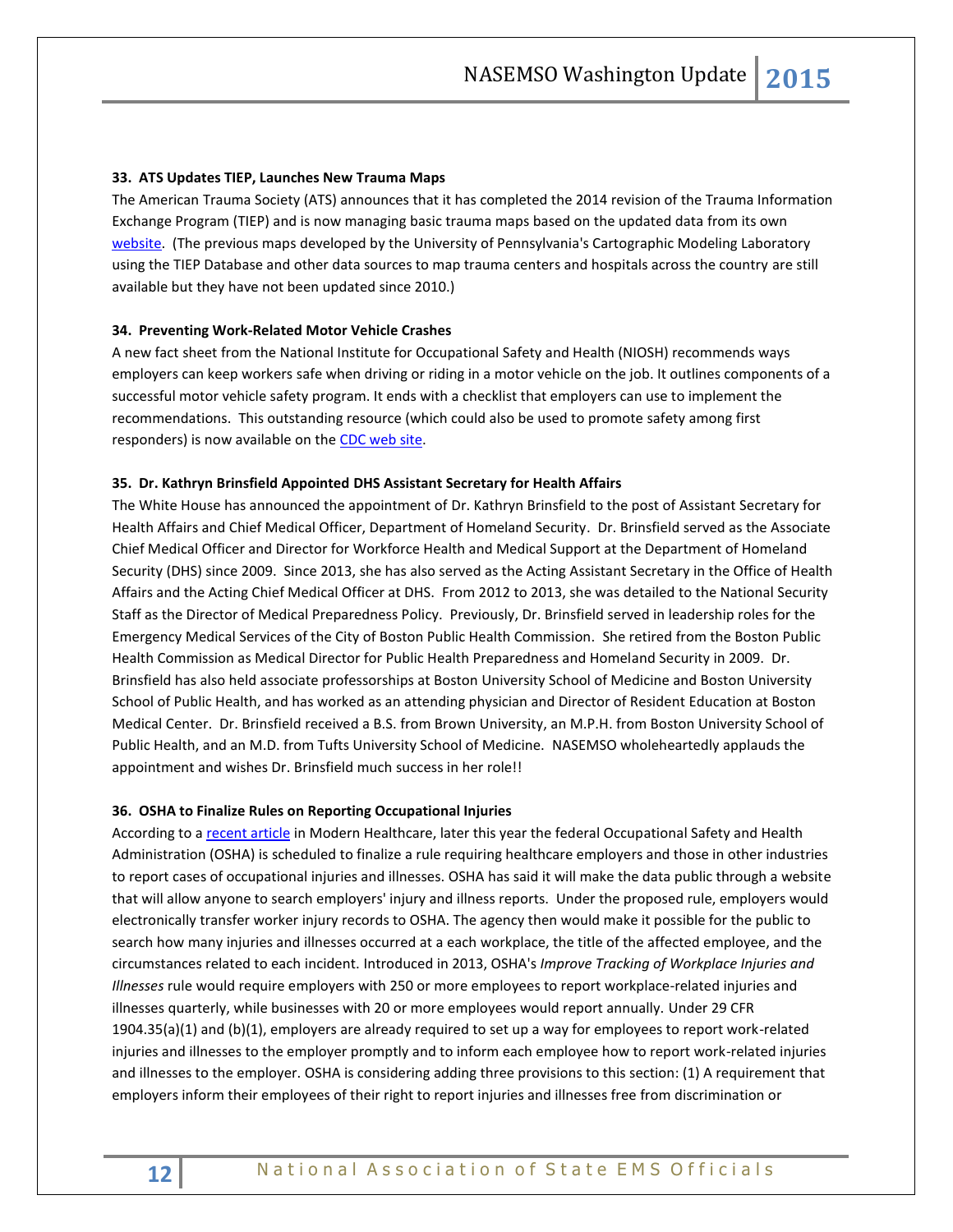retaliation; (2) a provision requiring that any injury and illness reporting requirements established by the employer be reasonable and not unduly burdensome; and (3) a prohibition against disciplining employees for reporting injuries and illnesses. For more information...

# **37. FDA Launches Drug Shortages Mobile App**

The U.S. Food and Drug Administration launched the agency's first mobile application (app) specifically designed to speed public access to valuable information about drug shortages. The app identifies current drug shortages, resolved shortages and discontinuations of drug products. App users can search or browse by a drug's generic name or active ingredient, and browse by therapeutic category. The app can also be used to report a suspected drug shortage or supply issue to the FDA. The app is available for free download [via iTunes \(for Apple devices\)](https://itunes.apple.com/WebObjects/MZStore.woa/wa/viewSoftware?id=944986401&mt=8) and the [Google Play store \(for Android devices\)](https://play.google.com/store/apps/details?id=gov.fda.drugshortages) by searching "FDA Drug Shortages."

# **38. New Resources Available for State Laws on Prescription Drug Misuse and Abuse**

The United States is experiencing an unprecedented epidemic of prescription drug overdose deaths. The primary responsibility to regulate and enforce prescription drug practices falls to the states. State laws are often used to prevent various injuries, with demonstrated benefits, yet little information exists about the effectiveness of state statutes or regulations designed to prevent prescription drug abuse and diversion. In partnership with CDC's National Center for Injury Prevention and Control, the agency's Public Health Law Program created a range of menus summarizing some of the legal strategies states have used to address prescription drug misuse, abuse, and overdose. Topics include prescription drug time and dosage limits, physical examination requirements, doctor shopping laws, tamper-resistant prescription form requirements, prescription drug identification laws, pain management clinic regulations, and state laws related to prescription drug overdose emergencies. Prescription [Drug Overdose: State Laws](http://www.cdc.gov/HomeandRecreationalSafety/Poisoning/laws/index.html), a website developed by CDC's National Center for Injury Prevention and Control and CDC's Public Health Law Program, offers an overview of seven types of state laws designed to prevent the misuse and abuse of prescription drugs and highlights which US states have enacted them. This inventory depicts some of the legal and regulatory strategies states are using to address the epidemic.

#### **39. EMS Update Winter Issue Now Available**

The NHTSA Office of EMS has posted the winter issue of EMS Update. The publication highlights Innovations in EMS, NEMSAC priorities, revised Ebola guidance, and FirstNet, [For more information…](http://ems.gov/newsletter/janfeb2015/janfeb2015_newsletter.html)

#### **40. CDC Grand Rounds: Preventing Youth Violence**

Preventing youth violence has far reaching benefits for health, safety, and economic development. The prevention of youth violence can lower morbidity and mortality from injuries and has the potential for reducing risks for other health problems, such as alcohol and substance abuse, obesity, and chronic diseases, and can result in cost savings for the justice, education, and health care systems. Public health professionals have a clear responsibility to help reduce the health burden of youth violence. With its emphasis on a science-driven approach, the public health sector brings a clear focus on prevention and the promotion of population-wide health, safety, and well-being. The public health community has the skills and expertise to collect and analyze relevant data, select and implement comprehensive prevention strategies, and organize and integrate efforts of diverse partners to successfully address the complex health issues of youth violence. A recent issue of the CDC's Morbidity and Mortality Weekly Report (MMWR) outlines the depth and breadth of this issue and is now available as a reference. For more [information…](http://www.cdc.gov/mmwr/preview/mmwrhtml/mm6407a2.htm?s_cid=mm6407a2_e)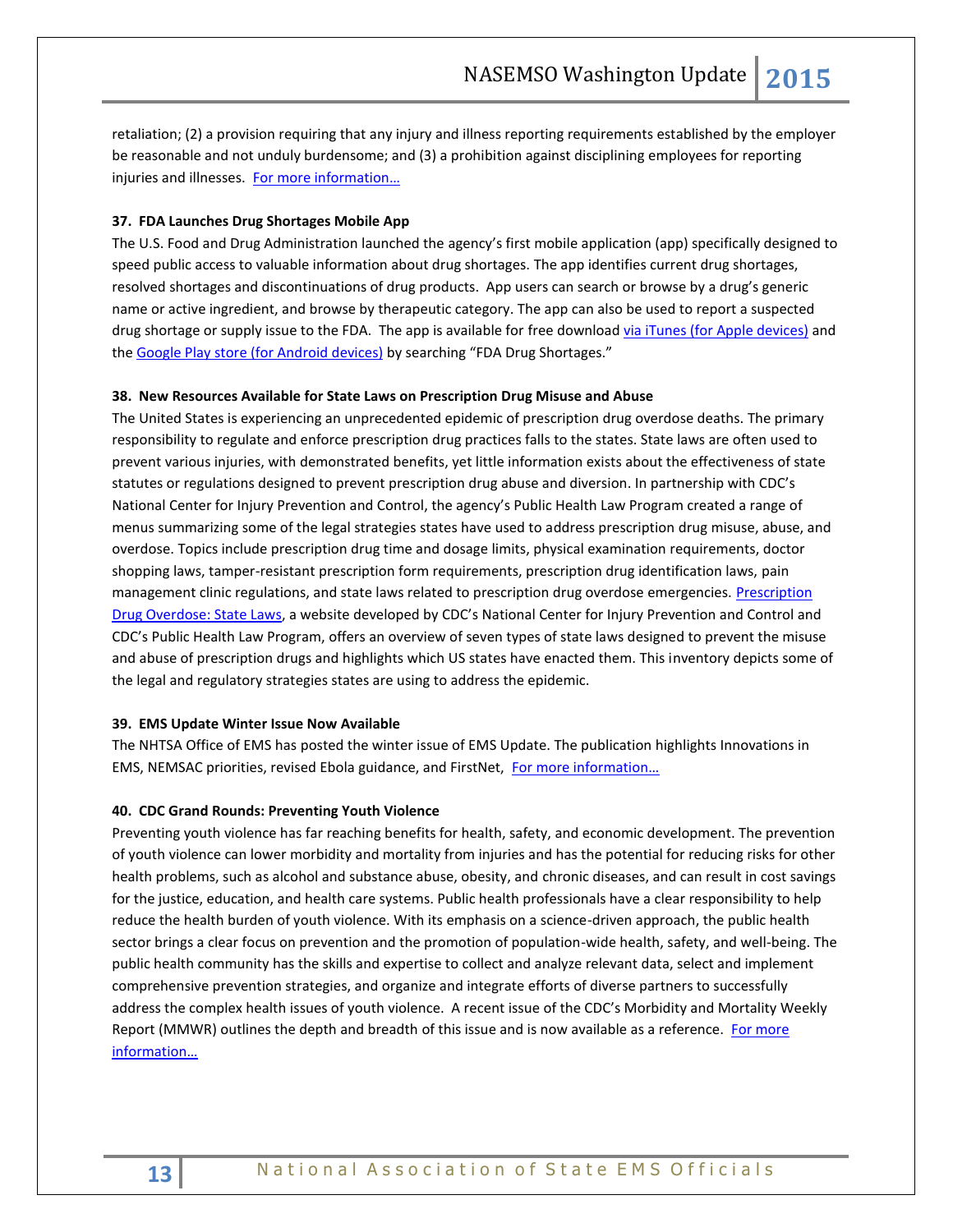#### **41. FDA to Increase Oversight of Compounding Facilities**

The Food and Drug Administration (FDA) recently released four draft guidance documents about sterile product compounding as well as a draft Memorandum of Understanding (MOU) between the agency and state regulatory bodies. One guidance clarifies the conditions and activities under which an entity should register as an outsourcing facility under section 503B of the Food Drug and Cosmetic Act. A separate draft guidance describes the process by which outsourcing facilities should report adverse events to the FDA. The draft MOU also defines the phrase "inordinate amounts" as it relates to compounded products that can be distributed interstate. The draft guidances will be published in the Federal Register with a 90-day comment period. The draft MOU has a 120-day comment period. For more information...

#### **42. GSA Issues Change Notice 7 for Revision F of the Federal Specification for the Star-of-Life Ambulance**

The U.S. General Services Administration has issued [Change Notice 7 for Revision F of the Federal Specification for](http://www.nasemso.org/documents/KKK-A-1822F-Cumulative-Change-Notice7-02Feb2015.pdf)  [the Star-of-Life Ambulance \(KKK-A-1822F dated Aug. 1, 2007\)](http://www.nasemso.org/documents/KKK-A-1822F-Cumulative-Change-Notice7-02Feb2015.pdf). The change notice is effective immediately. This is a cumulative change notice that replaces the separate, non-cumulative Change Notices 1-6. It combines Change Notices 1-6 into a single document for ease of use, and makes minor corrections to some references to the AMD Standards which were recently updated. Change Notice 7 does not implement the new SAE International (initially established as the Society of Automotive Engineers) standards. Proposed Change Notice 8 will propose implementation of the new SAE standards, and will be posted to the Federal Vehicle Standards website by Apr. 6, 2015, for a 45-day public comment period which can be accessed [here.](https://apps.fas.gsa.gov/vehiclestandards/)

#### **43. SAMHSA Guidance on Medication-assisted Treatment for Opioid Addiction Released**

The Substance Abuse and Mental Health Services Administration (SAMHSA) recently released guidance on the clinical use of medication-assisted treatment (MAT), including buprenorphine and naltrexone, for opioid use disorder. This SAMHSA guidance is based on the work of a panel of experts on opioid use disorder, and it explores clinical evidence around assessing patient need for treatment, delivering MAT, and ending treatment. The guidance also notes the value in working with primary care physicians and their care teams to deliver MAT to those with opioid use disorder. For more information...

#### **44. NHTSA Releases Two New Studies on Impaired Driving**

The nation's decades-long campaign to combat drunk driving continues to make our roads safer, but use of marijuana and prescription drugs is increasingly prominent on the highways, creating new safety questions, according to a pair of ground-breaking studies recently released by the Department of Transportation's National Highway Traffic Safety Administration. One study, the latest version of NHTSA's Roadside Survey of Alcohol and [Drug Use by Drivers,](http://www.nhtsa.gov/staticfiles/nti/pdf/812118-Roadside_Survey_2014.pdf) found that the number of drivers with alcohol in their system has declined by nearly one-third since 2007, and by more than three-quarters since the first Roadside Survey in 1973. But that same survey found a large increase in the number of drivers using marijuana or other illegal drugs. In the 2014 survey, nearly one in four drivers tested positive for at least one drug that could affect safety. A second survey, the largest of its kind ever conducted, assessed whether marijuana use by drivers is associated with greater risk of crashes. The survey found that marijuana users are more likely to be involved in accidents, but that the increased risk may be due in part because marijuana users are more likely to be in groups at higher risk of crashes. In particular, marijuana users are more likely to be young men – a group already at high risk. This was the [most precisely controlled study of its kind](http://www.nhtsa.gov/staticfiles/nti/pdf/812117-Drug_and_Alcohol_Crash_Risk.pdf) yet conducted, but it measured the risk associated with marijuana at the levels found among drivers in a large community. Other studies using driving simulators and test tracks have found that marijuana at sufficient dosage levels will affect driver risk. For more info…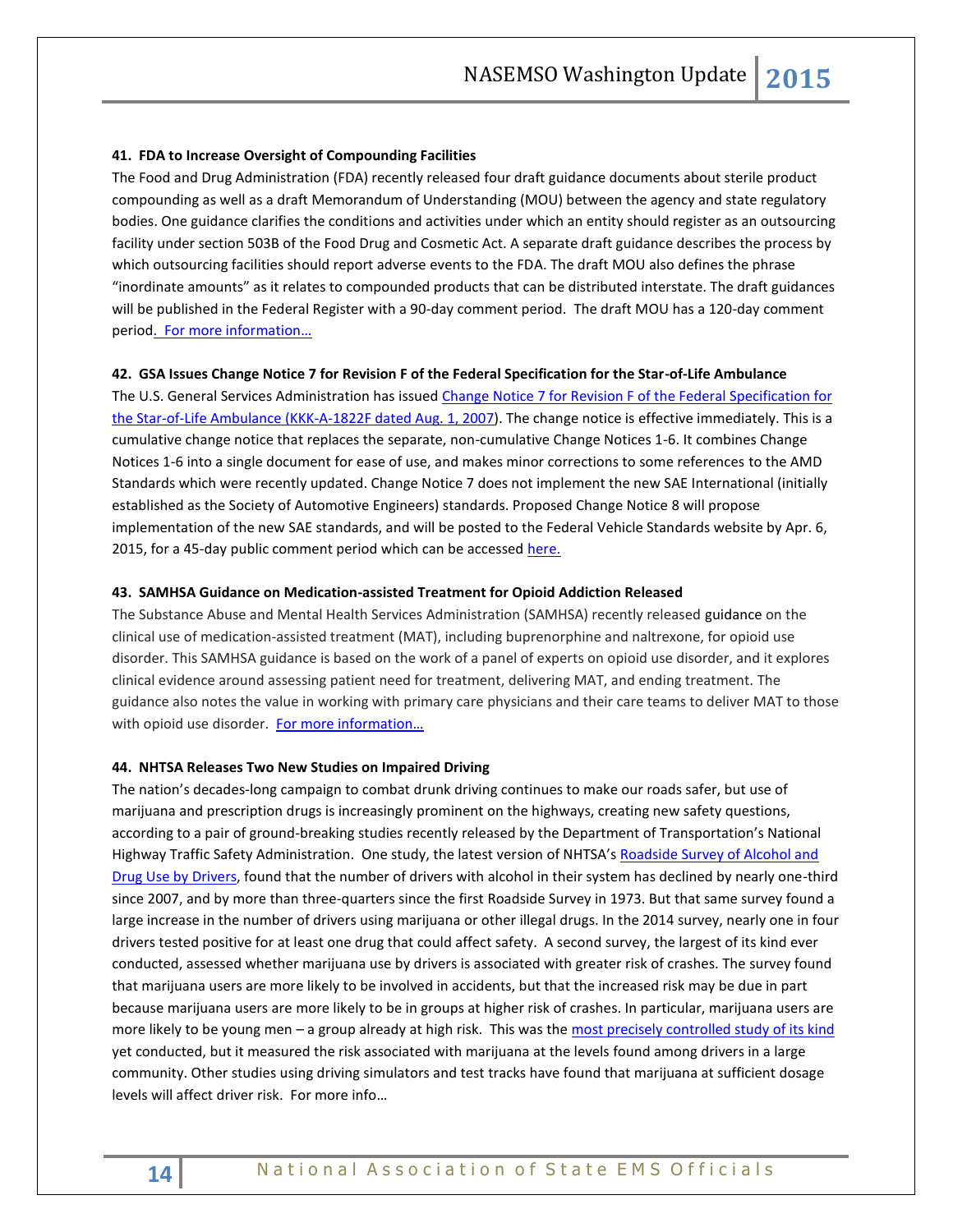- [Roadside Survey executive summary](http://www.nhtsa.gov/staticfiles/communications/pdf/RoadsideSurvey-Exec-Sum_020615.pdf)
- [Roadside Survey fact sheet](http://www.nhtsa.gov/staticfiles/communications/pdf/RoadsideSurvey-FactSheet_020615.pdf)
- [Crash Risk Study executive summary](http://www.nhtsa.gov/staticfiles/communications/pdf/CrashRiskStudy-Exec-Sum_020615.pdf)
- **•** [Crash Risk Study fact sheet](http://www.nhtsa.gov/staticfiles/communications/pdf/CrashRiskStudy-FactSheet_020615.pdf)

# **45. GAO Report Focuses on Issues of Drug-Impaired Driving**

The issue of alcohol-impaired driving has received broad attention over the years, but drug-impaired driving also contributes to fatalities and injuries from traffic crashes. However, knowledge about the drug-impaired- driving problem is less advanced than for alcohol-impaired driving. Through Senate Report No. 113-45 (2013), Congress required GAO to report on the strategies NHTSA, ONDCP, and states have taken to address drug-impaired driving and challenges they face in detecting and reducing such driving. A new report from the Government Accountability Office (GAO) discusses (1) what is known about the extent of drug-impaired driving in the United States; (2) challenges that exist for federal, state, and local agencies in addressing drug-impaired driving; and (3) actions federal and state agencies have taken to address drug-impaired driving and what gaps exist in the federal response. [For more information…](http://www.gao.gov/products/GAO-15-293)

#### **46. HIPAA-Covered Entities Reminded of Obligation to Report Privacy Breach**

March 1 was the deadline for reporting breaches that occurred in 2014 to the HHS Office for Civil Rights, which enforces the HIPAA breach notification rule. A covered entity must notify the Secretary if it discovers a breach of unsecured protected health information. See 45 C.F.R. § 164.408. All notifications must be submitted to the Secretary using the Web portal below. A covered entity's breach notification obligations differ based on whether the breach affects 500 or more individuals or fewer than 500 individuals. If the number of individuals affected by a breach is uncertain at the time of submission, the covered entity should provide an estimate, and, if it discovers additional information, submit updates in the manner specified below. If only one option is available in a particular submission category, the covered entity should pick the best option, and may provide additional details in the free text portion of the submission. For more information...

#### **47. FDA Approves Zoll CPR Devices**

The U.S. Food and Drug Administration has approved the ResQCPR System, a system of two devices for first responders to use while performing cardiopulmonary resuscitation (CPR) on people whose hearts stop beating (cardiac arrest). The devices may improve the patient's chances of surviving cardiac arrest. The ResQCPR System consists of two devices that are intended to be used together to assist in performing CPR on adult patients with out-of-hospital, non-traumatic cardiac arrest. The first device, the ResQPump Active Compression Decompression CPR Device, has a double-grip handle that attaches to the patient's chest with a suction cup, allowing the rescuer to push to deliver compressions and lift for decompressions, which is different than standard CPR. It also includes a pressure gauge to help rescuers maintain recommended compression depth and a timing mechanism to help the rescuer maintain the necessary compression rate. The second device, the ResQPod 16.0 Impedance Threshold Device, fits onto a rescue facemask or breathing tube. When placed on the patient, it impedes airflow into the chest during chest decompression with the ResQPump, reducing the pressure inside the patient's chest and drawing more blood back to the heart, a concept known as preloading. A greater volume of blood being drawn into the heart can mean a greater volume of blood flowing out of the heart during the next compression, which may improve overall blood circulation as compared to standard CPR. When used together, the two devices may increase the amount of oxygenated blood circulated through a patient's body during CPR. ResQCPR was developed by Advance Circulatory Systems, which was purchased by Zoll Medical in December 2014. For more [information…](http://www.fda.gov/NewsEvents/Newsroom/PressAnnouncements/ucm437247.htm)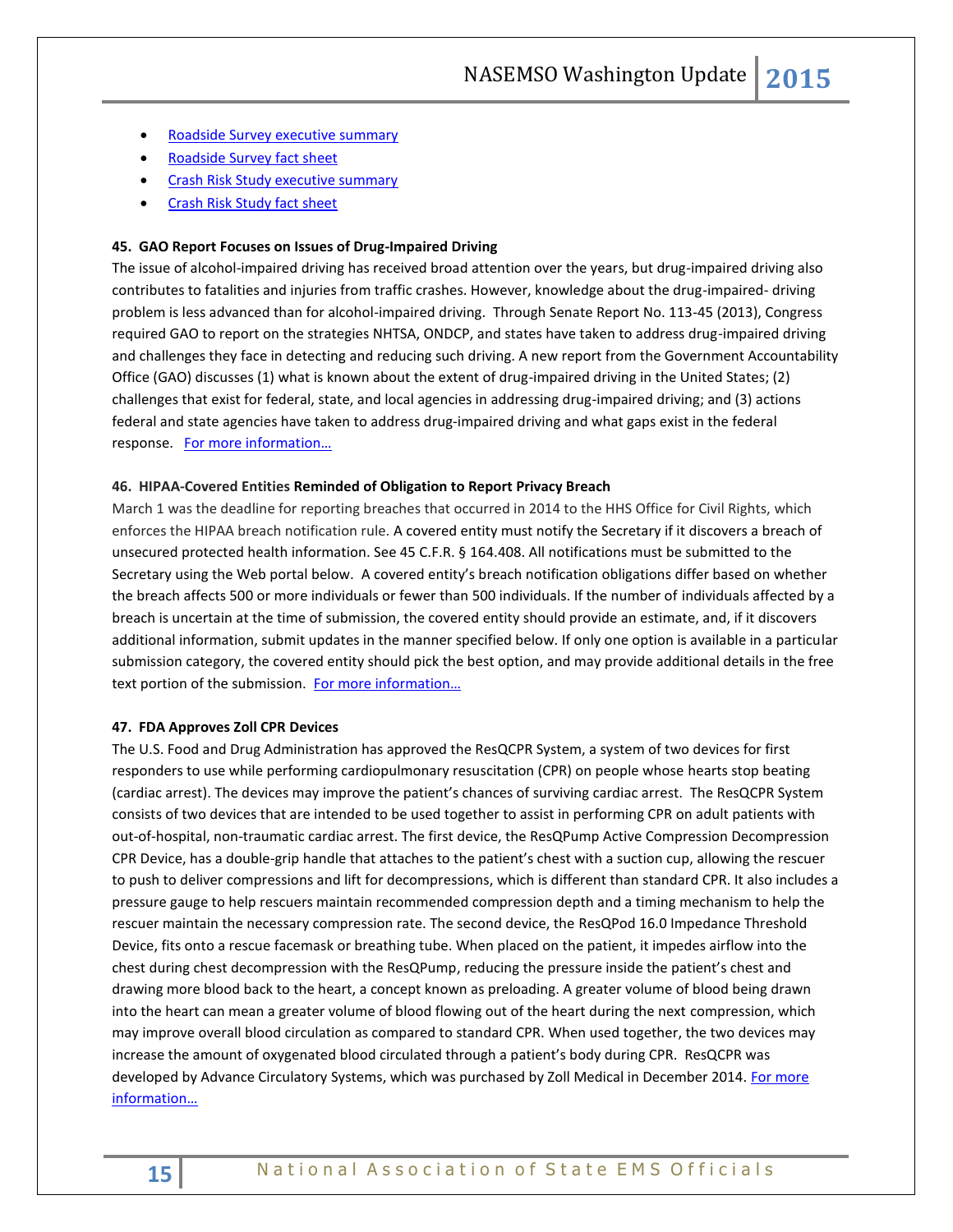#### **48. FDA Warns of Chantix Side Effects When Combined with Alcohol**

The Food and Drug Interaction (FDA) is warning that the prescription smoking cessation medicine Chantix (varenicline) can change the way people react to alcohol. Interactions between alcohol and Chantix have resulted in some patients experiencing increased intoxicating effects of alcohol, sometimes associated with aggressive behavior and/or amnesia. In addition, rare accounts of seizures in patients treated with Chantix have been reported. FDA has approved changes to the Chantix label to warn about these risks. Refer to the Drug Safety [Communication](http://links.govdelivery.com/track?type=click&enid=ZWFzPTEmbWFpbGluZ2lkPTIwMTUwMzA5LjQyNjM3NTQxJm1lc3NhZ2VpZD1NREItUFJELUJVTC0yMDE1MDMwOS40MjYzNzU0MSZkYXRhYmFzZWlkPTEwMDEmc2VyaWFsPTE3MDg3MTczJmVtYWlsaWQ9a3JvYmluc29uQGFzbWlpLm5ldCZ1c2VyaWQ9a3JvYmluc29uQGFzbWlpLm5ldCZmbD0mZXh0cmE9TXVsdGl2YXJpYXRlSWQ9JiYm&&&100&&&http://www.fda.gov/Drugs/DrugSafety/ucm436494.htm?source=govdelivery&utm_medium=email&utm_source=govdelivery) for a detailed data summary.

#### **49. GAO Report Addresses Federal Coordination to Serious Mental Illness**

In 2013, about 10 million adults in the United States had a serious mental illness. The U.S. mental health care system includes a range of federal programs—across multiple agencies—for those with mental illness. Past efforts to develop a list of federal programs supporting individuals with serious mental illness have highlighted the difficulty of identifying such programs. The Government Accountability Office (GAO) was asked to provide information on federal programs that support individuals with serious mental illness. A new report identifies (1) the federal programs that support individuals with serious mental illness; (2) the extent to which federal agencies coordinate these programs; and (3) the extent to which federal agencies evaluate such programs. GAO developed and administered a web-based questionnaire to eight federal agencies regarding program goals, target populations, services offered, evaluations, and coordination. GAO also interviewed agency officials. GAO-15-375T *HHS Leadership Needed to Coordinate Federal Efforts Related to Serious Mental Illness* is now available. [For more](http://www.gao.gov/products/GAO-15-375T)  [information…](http://www.gao.gov/products/GAO-15-375T)

# **50. Study Finds Peanut Consumption in Infancy Prevents Peanut Allergy**

Introduction of peanut products into the diets of infants at high risk of developing peanut allergy was safe and led to an 81 percent reduction in the subsequent development of the allergy, a clinical trial has found. The study was supported by the National Institute of Allergy and Infectious Diseases (NIAID), part of the National Institutes of Health, and was conducted by the NIAID-funded [Immune Tolerance Network \(ITN\).](https://immunetolerance.org/) The results appear in the current online issue of the New England Journal of Medicine and were recently presented at the annual meeting of the American Academy of Allergy, Asthma and Immunology. For more information...

In related news, FREE from the NEJM[: Randomized Trial of Peanut Consumption in Infants at Risk for Peanut](http://www.nejm.org/doi/full/10.1056/NEJMoa1414850)  [Allergy.](http://www.nejm.org/doi/full/10.1056/NEJMoa1414850) Read also accompanying NEJM Editorial-- [Preventing Peanut Allergy through Early Consumption](http://www.nejm.org/doi/full/10.1056/NEJMe1500186) — Ready [for Prime Time?](http://www.nejm.org/doi/full/10.1056/NEJMe1500186)

## **51. CMS Seeking Input on Advanced Primary Care Initiatives, Request For Information (RFI) Posted**

The Centers for Medicare & Medicaid Services (CMS) is seeking input on initiatives to test innovations in advanced primary care, particularly mechanisms to encourage more comprehensiveness in primary care delivery; to improve the care of complex patients; to facilitate robust connections to the medical neighborhood and community-based services; and to move reimbursement from encounter-based towards value-driven, population-based care. CMS seeks broad input from consumers and consumer organizations, health care providers, associations, purchasers and health plans, Medicaid agencies and other state offices, quality review organizations, social service providers, HIT vendors, and other stakeholders. Submissions must be supplied using the Request For Information (RFI) document. To be assured consideration, comments must be received on or before 11:59 PM EDT, March 16, 2015. Additional information can be found on th[e Advanced Primary Care Initiatives web page.](http://links.govdelivery.com/track?type=click&enid=ZWFzPTEmbWFpbGluZ2lkPTIwMTUwMjEzLjQxNTkwMjcxJm1lc3NhZ2VpZD1NREItUFJELUJVTC0yMDE1MDIxMy40MTU5MDI3MSZkYXRhYmFzZWlkPTEwMDEmc2VyaWFsPTE3Mzg0NDQ1JmVtYWlsaWQ9cm9iaW5zb25AbmFzZW1zby5vcmcmdXNlcmlkPXJvYmluc29uQG5hc2Vtc28ub3JnJmZsPSZleHRyYT1NdWx0aXZhcmlhdGVJZD0mJiY=&&&100&&&http://innovation.cms.gov/initiatives/Advanced-Primary-Care/) For questions regarding RFI submission, please contact **APC@cms.hhs.gov**.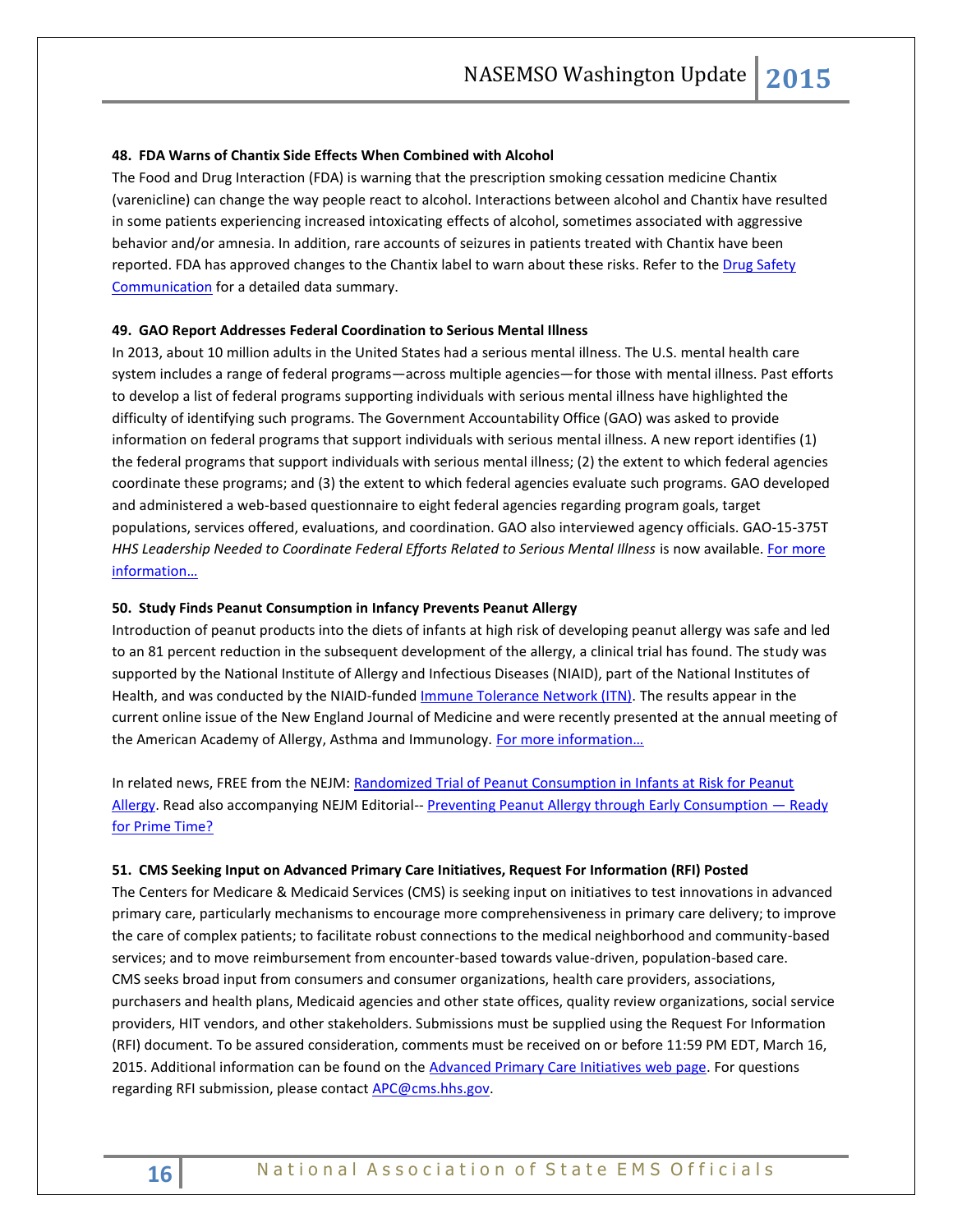# **52. Suicide Safe Mobile App Is Now Available for Download!**

The Substance Abuse and Mental Health Services Administration (SAMHSA) just unveiled Suicide Safe, the latest mobile app from SAMHSA. The app, based on the nationally recognized Suicide Assessment Five-Step Evaluation [and Triage \(SAFE-T\) card,](http://store.samhsa.gov/product/Suicide-Assessment-Five-Step-Evaluation-and-Triage-SAFE-T-/SMA09-4432) is designed to help primary care and behavioral health providers integrate suicide prevention strategies into their practices and address suicide risk among their patients. Suicide Safe is now available for free on iOS® and Android™ mobile devices. Be among the first to try this new suicide prevention learning tool—optimized for tablets.

## **53. IOM to Host End-of-Life Summit**

On March 20, 2015, the Institute of Medicine (IOM) will convene health leaders, policy makers, and other stakeholders to discuss how the recommendations from the IOM report *Dying in America: Improving Quality and Honoring Individual Preferences Near the End of Life* could be implemented and what barriers exist that might prevent them from becoming a reality. The conference will feature panels on national policy issues, including:

- Opportunities and challenges for health care systems, providers, insurers, hospice and palliative care organizations, patient groups, and quality standards organizations
- The integration of financing for medical and social services near the end of life
- Improvements to public and private payment systems to facilitate high-quality care

The event will take place from 9:00 a.m. to 5:00 p.m. (reception to follow) at the historic National Academy of Sciences Building in Washington, DC. This event is free and open to the public. The event agenda is available on the [meeting page.](http://iom.us8.list-manage2.com/track/click?u=ab74d126b7d2db12591de5c2c&id=53378ddfd0&e=fe197433b1)

#### **54. Results of SUPER Project Now Available in PEC**

The National Association of EMS Educators (NAEMSE) is happy to announce that the results of the "Simulation Use in Paramedic Education Research (SUPER): A Descriptive Study" research project have been published early online by the Prehospital Emergency Care (PEC) Journal. The purpose of this research was to characterize the use of simulation in initial paramedic education programs in order assist stakeholders' efforts to target educational initiatives and resources. PEC has offered early access to the article online if you are a subscriber. NAEMSE would like to recognize and thank the members of the Research Taskforce: Kim D. McKenna, MEd, RN EMT-P, Elliot Carhart, EdD, RRT NRP, Daniel Bercher, PhD, NRP, Andrew Spain, MA, EMT-P, NCEE, John Todaro, BA, RN NRP, NCEE, and Joann Freel, BS, CMP. NAEMSE would like to recognize and thank Laerdal Medical and the Committee on Accreditation of Educational Programs for the Emergency Medical Services Professions (CoAEMSP) for their support of the Simulation Use in Paramedic Education Research (SUPER) project. [For more information…](http://informahealthcare.com/doi/abs/10.3109/10903127.2014.995845)

#### **55. National Resource Center Webinars on Equipment for Ground Ambulances Available for Review**

[An Introduction to the Updated Recommendations for Equipment on Ground Ambulances: Pediatric Equipment](https://emscnrc.adobeconnect.com/p2i2wvet0kc/)  [and Its Use in Prehospital Emergency Care.](https://emscnrc.adobeconnect.com/p2i2wvet0kc/) This webinar is part one of a two-part series on the updated Joint Policy Statement: Equipment on Ground Ambulances. It provided an introductory overview of the recommendations, described essential pediatric equipment and how it is used in the prehospital setting, and discussed strategies for implementing the guidelines at the state and local level. This webinar was intended for EMSC program managers, directors, family representatives, cultural liaisons, and others who have limited EMS field experience.

[Building a Foundation for Pediatric Emergency Care: Equipment for Ground Ambulances](https://emscnrc.adobeconnect.com/p354e10v06y/)**.** This is part two of the two-part series on the updated Joint Policy Statement: Equipment on Ground Ambulances. Led by Mary Fallat, MD; Aarron Reinert, NREMT-P; and David Bryson, EMT, this webinar addressed the rationale for the development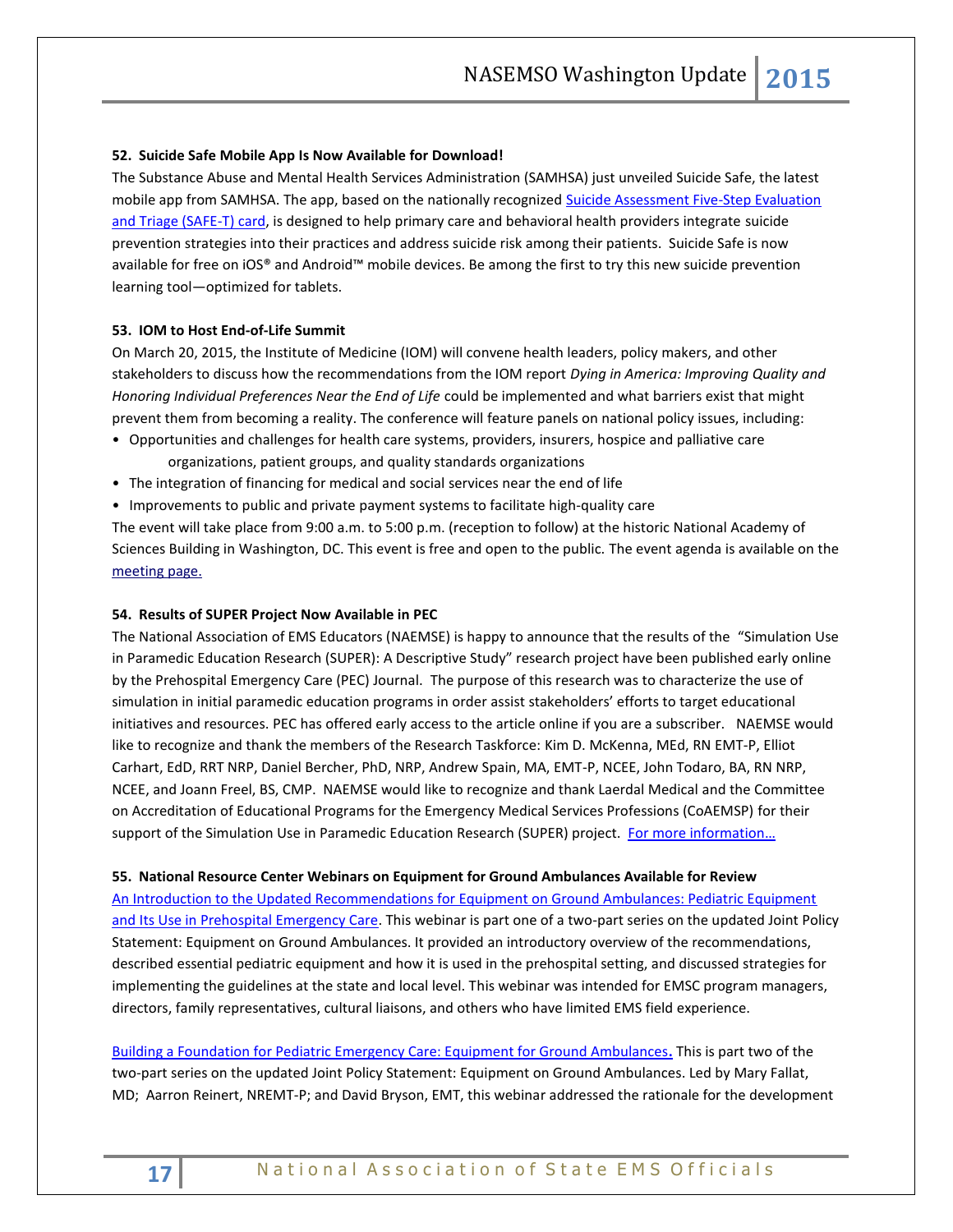of ambulance equipment guidelines and their importance to children, explained guideline changes and contributing factors to change, and discussed implementation of the guidelines. The webinar was intended for EMS leaders, including service directors, medical directors, managers, education specialists, EMS providers, EMSC program managers, state departments of health regulatory staff, as well as hospital emergency care leaders having an interest in pediatric emergency care in the prehospital area.

# **56. Apple Introduces New Apps to Aid in Medical Research**

Apple® has announced ResearchKit™, an open source software framework designed for medical and health research, helping doctors and scientists gather data more frequently and more accurately from participants using iPhone® apps. World-class research institutions have already developed apps with ResearchKit for studies on asthma, breast cancer, cardiovascular disease, diabetes and Parkinson's disease. Users decide if they want to participate in a study and how their data is shared. ResearchKit turns iPhone into a powerful tool for medical research. When granted permission by the user, apps can access data from the Health app such as weight, blood pressure, glucose levels and asthma inhaler use, which are measured by third-party devices and apps. HealthKit™ is a software framework Apple introduced with iOS 8 to provide developers the ability for health and fitness apps to communicate with each other. ResearchKit can also request from a user, access to the accelerometer, microphone, gyroscope and GPS sensors in iPhone to gain insight into a patient's gait, motor impairment, fitness, speech and memory. For more information...

#### **57. External Survey(s) Participation Invited**

#### • Promoting Innovations in EMS

Recently, the United States National Highway Traffic Safety Administration, in cooperation with Health and Human Services and Department of Homeland Security, began a cooperative agreement with the Mount Sinai Health System entitled, ["Promoting Innovations in EMS."](http://www.emsinnovations.org/) This project will be facilitated by co-directors Kevin G. Munjal, MD, MPH, of Mount Sinai Health System, and James Dunford, MD, of University of California San Diego, as they lead the effort to create a national framework document to help localities and regions overcome barriers to innovation in the field of EMS. As part of this project, we would respectfully request your participation in completing a brief survey on innovations you have implemented, or attempted to implement, and your perspectives on perceived hurdles to innovation in EMS. The survey can be accessed [here.](http://dot.sinaiem.org/sample-page/take-the-survey-for-promoting-innovations-in-ems/) Should you have any questions, please feel free to contact Hugh Chapin, MD, MS, EMT, the Project Manager for the Promoting Innovations in EMS project a[t Hugh.chapin@mountsinai.org,](mailto:Hugh.chapin@mountsinai.org) or by phone at 212-824-8093.

# Communications Between EMS and Athletic Trainers

Eleni Diakogeorgiou, Athletic Trainer and a Clinical Assistant Professor of Athletic Training at Sacred Heart University in Fairfield, CT invites participants as follows: "As Athletic Trainers we deal with many acute injuries and emergency situations on the athletic field and often call EMS for support and work with EMS in these situations. The study we are conducting is in order to help increase communication between Athletic Trainers (ATs) and EMS personnel by gaining a sense of the perception that EMS has as to the role ATs should play during an emergency situation. Our study has been approved by the Sacred Heart Institutional Review Board and can be viewed here: [http://www.surveymonkey.com/s/AT\\_EMS\\_Survey.](http://www.surveymonkey.com/s/AT_EMS_Survey) At the conclusion of the study and post data analysis we hope to be able to meet with EMS personnel and share our results and help increase communication between ATs and EMS in order to better serve and help the public in athletic emergency by understanding the training and processes of each profession. Professor Diakogeorgiou can be reached [via email](mailto:diakogeorgioue@sacredheart.edu?subject=Sacred%20Heart%20University%20Research%20Study) with any questions.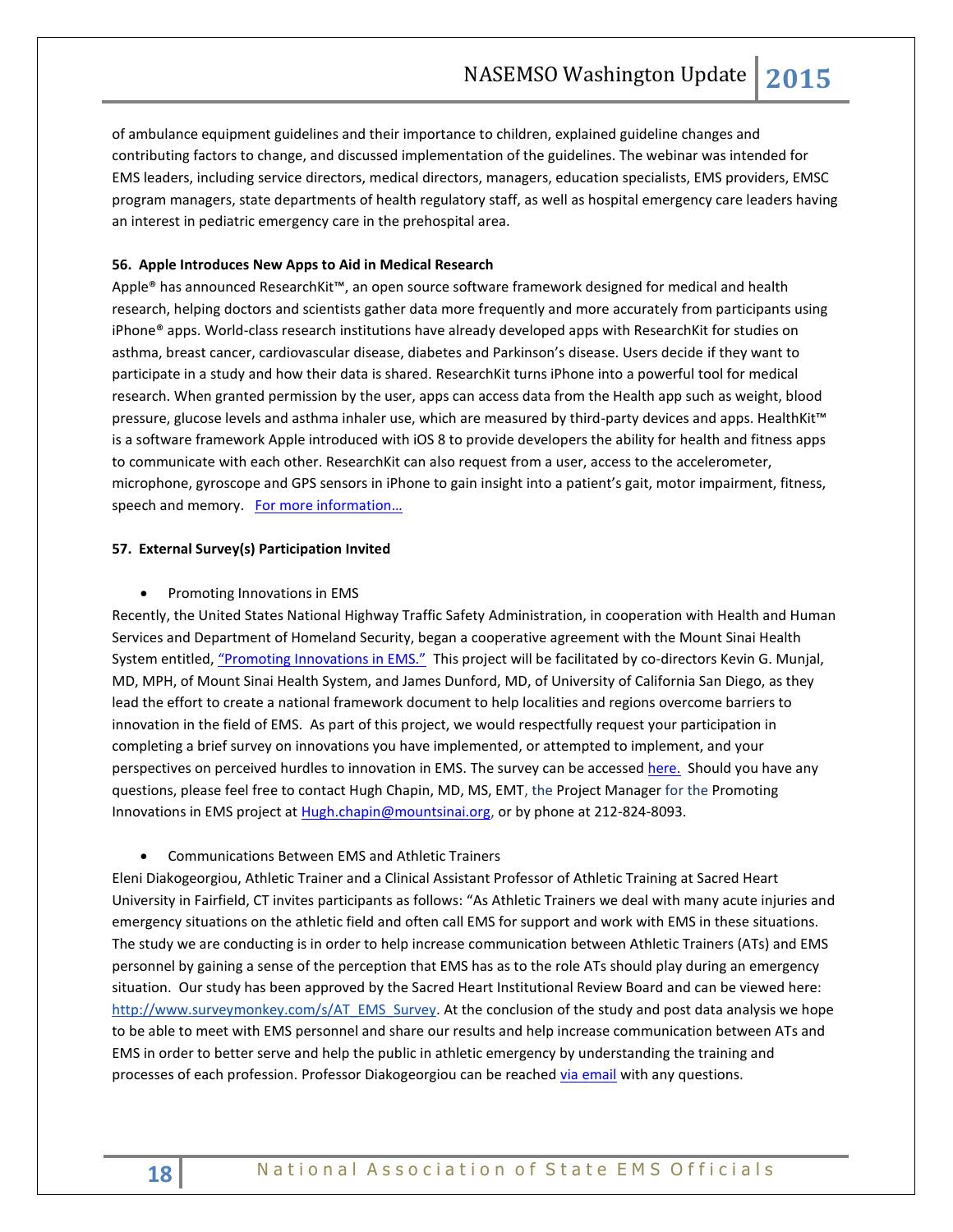# • Provider Critical Stress Survey

A group of Ambulance Service Manager (ASM) students started a research project to investigate the role that critical stress plays with EMS providers nationwide. They have assembled a short survey to collect information about mental health and suicide trends amongst EMS providers. Please ask all EMS providers to participate in this survey by going to: [http://goo.gl/idw2J3.](http://goo.gl/idw2J3)

#### **58. Self-monitoring coagulation status using point-of-care coagulometers in the UK**

A new guideline published by the National Guideline Clearinghouse by the National Institute for Health and Care Excellence (NICE) demonstrates patients are effectively able to self-monitor coagulation status using point of care coagulometers (the CoaguChek XS system and the INRatio2 PT/INR monitor). The CoaguChek XS system is recommended for self-monitoring coagulation status in adults and children on long-term vitamin K antagonist therapy who have atrial fibrillation or heart valve disease under specified conditions. Auhtors suggest that the use of the CoaguChek XS system and the INRatio2 prothrombin time/international normalized ratio (PT/INR) monitor may reduce the frequency of visits to hospital or clinics for patients and enable them to be monitored more regularly. This may improve health outcomes by enabling the dose of therapy to be adjusted more accurately, thereby avoiding adverse events that can result from an over- or under-dose of long-term vitamin K antagonist therapy, such as stroke and major haemorrhage. For more information...

#### **59. Association of NSAID Use With Risk of Bleeding and Cardiovascular Events in Patients Receiving**

**Antithrombotic Therapy After Myocardial Infarction** by Schjerning Olsen A, Gislason GH, McGettigan P, et al.. *JAMA.* 2015;313(8):805-814. doi:10.1001/jama.2015.0809. A new study from Denmark examines the risk of bleeding and cardiovascular events among patients with prior MI taking antithrombotic drugs and for whom NSAID therapy was then prescribed. Among patients receiving antithrombotic therapy after MI, the use of NSAIDs was associated with increased risk of bleeding and excess thrombotic events, even after short-term treatment. More research is needed to confirm these findings; however, researchers advise that physicians should exercise appropriate caution when prescribing NSAIDs for patients who have recently experienced MI.

|                                                  | Follow us on Twitter https://twitter.com/nasemso<br>Find us on<br>Facebook |  |
|--------------------------------------------------|----------------------------------------------------------------------------|--|
| <b>UPCOMING EVENTS</b>                           |                                                                            |  |
| *** STATEWIDE EMS CONFERENCES***                 |                                                                            |  |
| *** National Conferences and Special Meetings*** |                                                                            |  |
|                                                  |                                                                            |  |
|                                                  |                                                                            |  |
|                                                  |                                                                            |  |
|                                                  |                                                                            |  |
|                                                  |                                                                            |  |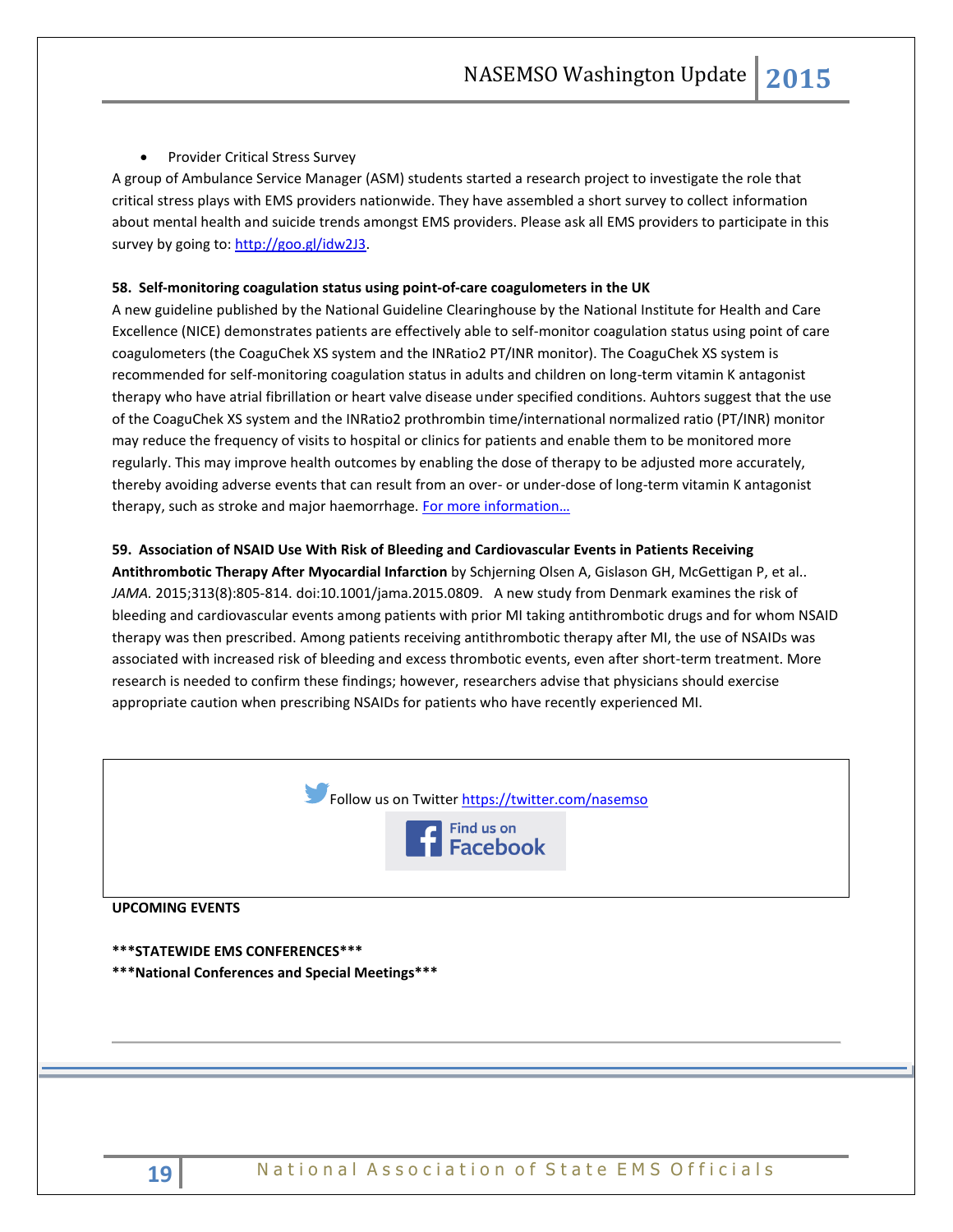# **UPCOMING EVENTS**

**PLEASE NOTE: CALENDAR ITEMS ARE ALWAYS WELCOME!!! Send t[o robinson@nasemso.org](mailto:robinson@nasemso.org)**

# **\*\*\*STATEWIDE EMS CONFERENCES\*\*\***

[2015 John M. Templeton Jr. Pediatric Trauma Symposium.](http://www.chop.edu/events/templeton-trauma-symposium-2015) March 6 – 7, 2015. Omni William Penn Hotel Pittsburgh, PA[. TOPIC course](http://www.traumanurses.org/) (Pediatric focused) as a pre-conference March 5, 2015

\*The 38th Annual Pennsylvania EMS Conference. September 10-12, 2015 in Lancaster, PA and September 25-26, 2015 in Altoona, PA. [For more information…](http://www.pehsc.org/)

#### **\*\*\*National Conferences and Special Meetings\*\*\***

# **NAEMSE Instructor Course Level 1**

Champaign, IL: March 13 - 15, 2015

Springfield, MO: April 17 - 19, 2015

Vancouver, WA: April 24 - 26, 2015

\*West Chester, PA: May 1-3, 2015

\*Greenville, SC: May 29-31, 2015

\*Cheyenne, WY: June 5-7, 2015

\*Nashville, TN: August 4-6, 2015

# **NAEMSE Instructor Course Level 2**

Fairfax, VA: March 20 - 21, 2015

Rochester, NY: April 10 - 11, 2015

\*Macon, GA: May 15-16, 2015

\*Nashville, TN: August 4-5, 2015

**CAAHEP Accreditation Update & Evaluating Student Competency Workshops**

\*Nashville, TN: August 4-5, 2015

**[For more information…](http://www.naemse.org/instructor-course/)**

[Fire-Rescue Med 2015.](http://r20.rs6.net/tn.jsp?f=001wzKW8mjjcnbesjq6-qmpJD19e-gq3Y5FOwmLWLTgNIHh6hCIiHqstIkhCoTW5Uyg5JHBLmj2zNppZBHeNTGNTdI5SrotG71jPj3RaQkWp9X6p0vhHDIEZVzNUas8In4_qQGVO71TIkVNvy5kr3wuB85fej8-1BwMpA4FqxZYhS0=&c=K-4O5t1NK0pvyYYLP6KIFRGJQfUv3C2HcUe9uWpDHDHXSHf7SX---w==&ch=Yx938ZHswsHC8i2jMpUmQmj_h7fbCpC2dtXJjMCXJYGpD2EZ9Y-O6g==) Hosted by IAFC. March 21-25, 2015 in Henderson, NV.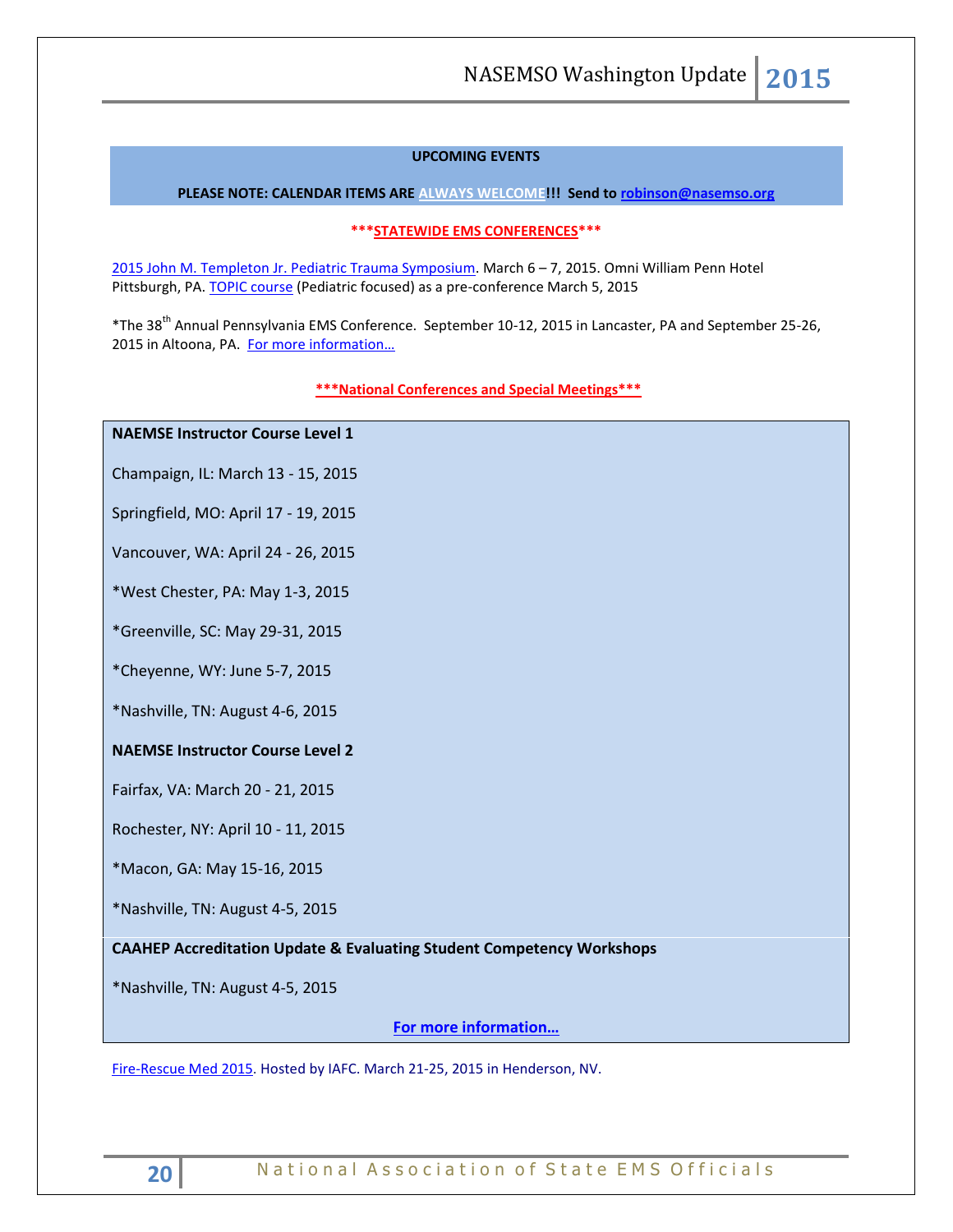[2015 Preparedness Summit:](http://r20.rs6.net/tn.jsp?f=001wzKW8mjjcnbesjq6-qmpJD19e-gq3Y5FOwmLWLTgNIHh6hCIiHqstFFMbeOwVwTNMuZX6CwfLJh1ec6r8FGt5MkZtgydlbkKvPVeaYNjBpYWW2JzpyHfusQltfbi8UCgcLGFDwwq0YW95dfGYVfynmKNiyRfz-lS_xckL2nnntfDjkKRdOYxfA==&c=K-4O5t1NK0pvyYYLP6KIFRGJQfUv3C2HcUe9uWpDHDHXSHf7SX---w==&ch=Yx938ZHswsHC8i2jMpUmQmj_h7fbCpC2dtXJjMCXJYGpD2EZ9Y-O6g==) Global Health Security: Preparing a Nation for Emerging Threats. April 14-17, 2015 in Atlanta, GA.

\*National EMS Advisory Council March 31- April 1, 2015 at US DOT Headquarters, 1200 New Jersey Ave. SE, Washington, DC 20590. NEMSAC encourages public comment regarding matters related to EMS and council recommendations. In addition, NEMSAC will host the Office of National Drug Control Policy to present and discuss Naloxone use in EMS systems. A final agenda as well as meeting materials will be online a[t www.EMS.gov](http://links.govdelivery.com/track?type=click&enid=ZWFzPTEmbWFpbGluZ2lkPTIwMTUwMzEwLjQyNjYwODExJm1lc3NhZ2VpZD1NREItUFJELUJVTC0yMDE1MDMxMC40MjY2MDgxMSZkYXRhYmFzZWlkPTEwMDEmc2VyaWFsPTE2OTg2MDc4JmVtYWlsaWQ9cm9iaW5zb25AbmFzZW1zby5vcmcmdXNlcmlkPXJvYmluc29uQG5hc2Vtc28ub3JnJmZsPSZleHRyYT1NdWx0aXZhcmlhdGVJZD0mJiY=&&&102&&&http://www.ems.gov) on or before March 24, 2015.

[NASEMSO Mid-Year Meeting.](http://www.nasemso.org/Meetings/MidYear/index.asp) April 19-22, 2015. San Antonio, TX.

\*Critical Care Transport Medicine Conference. April 20-22, 2015. Charlotte, NC. [For more information…](https://ampa.org/cctmc_2015)

[EMS On The Hill Day.](http://www.naemt.org/advocacy/emsonthehillday.aspx) Briefing on April 28, 2015; Hill visits on April 29, 2015. Washington, DC

National Rural EMS Leadership Conference. May 5-6, 2015. Cheyenne, WY. For more information...

**\*EMS Week May 17-23, 2015**

#### **\*EMS for Children Day is May 20, 2015**

**\*** 2015 National EMS Memorial Service. June 27, 2015. Pikes Peak Center. Colorado Springs, CO. [details](http://www.nemsms.org/) | [Press Release: National EMS Memorial Service Announces Names of 2015 Honorees](http://www.nasemso.org/Resources/Calendar/documents/NEMSMS-Announces-2015-Honorees.pdf) [Press Release: NEMSMS to Move National EMS Memorial Service to Virginia Starting in 2016](http://www.nasemso.org/Resources/Calendar/documents/NEMSMS-Press-Release-Transition-Announcement.pdf)

NAEMSE Annual Symposium. August 4-9, 2015. Nashville, TN.

[Pinnacle 2015.](http://pinnacle-ems.com/program/) August 3-7, 2015. Jacksonville, FL. Registration is now open!

[EMS World Expo.](http://emsworldexpo.com/) September 15-19, 2015. Las Vegas, NV.

[ENA Annual Meeting.](http://www.ena.org/education/conferences/2015/Pages/default.aspx) September 28-October 3, 2015. Orlando, FL.

[NASEMSO Annual Meeting.](http://www.nasemso.org/Meetings/Annual/AnnualMeeting2015.asp) October 12-16, 2015. Louisville, KY.

[\\*Air Medical Transport Conference](http://aams.org/events/2015-air-medical-transport-conference/) (AMTC), October 19-21, 2015, Long Beach Convention Center, Long Beach, California.

ACEP Scientific Assembly. October 26-29, 2015. Boston, MA.

IAEM Annual Conference and EMEX Expo. November 13-18, 2015 in Las Vegas, NV. Speaker abstracts are currently being accepted. To be selected, it is crucial that your submission be compelling in both the importance of the subject matter and also show your knowledge and experience of the subject. You must follow all the submission [requirements, outlined in the Speaker Guidance.](http://cts.vresp.com/c/?IAEM/46d16c294a/3733acafb6/1496faeb53) [Go here for more information](http://cts.vresp.com/c/?IAEM/46d16c294a/3733acafb6/9897cf8fb8/p=events/annual-conference) about the Annual Conference. The deadline for speaker submissions is February 20, 2015